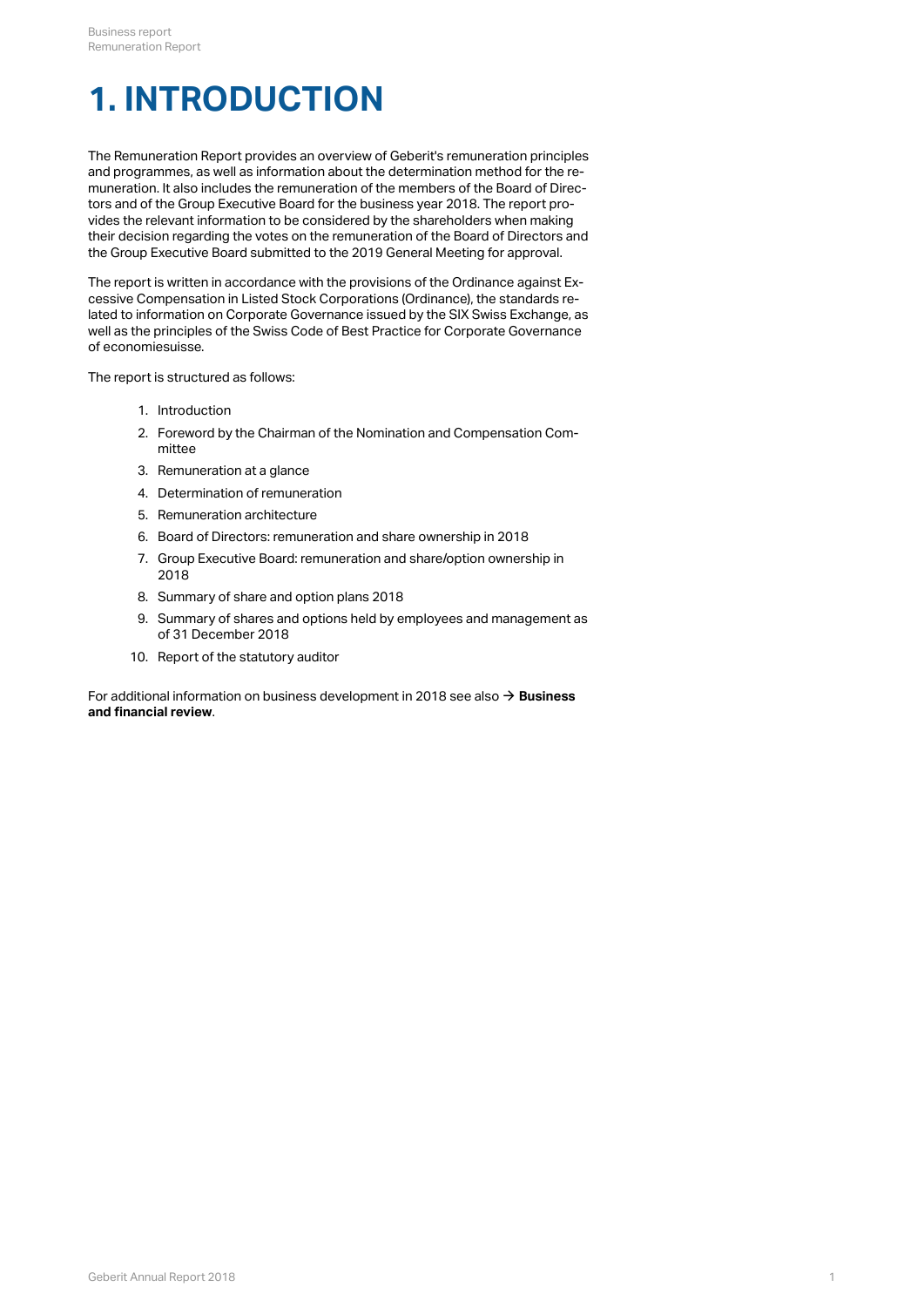## **2. FOREWORD BY THE CHAIRMAN OF THE NOMINATION & COMPENSATION COMMITTEE**

#### Dear shareholders,

On behalf of the Nomination and Compensation Committee (NCC), I am pleased to present the 2018 Remuneration Report.

In 2018, the market environment was characterised by increased volatility and a declining growth momentum in certain markets. The solid sales growth and high profitability mean we can look back on a good financial year. The increased year-on-year operating results were above all attributable to higher sales volumes, price increases, positive effects of the closure of two plants in France in the previous year as well as to continuous efficiency improvements, while higher raw material prices as well as tariff-related increases in personnel expenses had a negative impact. The Remuneration Report summarises how these results impacted the variable remuneration made to the members of the Group Executive Board under the different remuneration components.

During the reporting year, the NCC performed a thorough review of the compensation programmes applicable to the Group Executive Board in order to ensure their alignment with the business strategy and with the long-term interests of our shareholders. As a result of this analysis, the NCC concluded that the main characteristics of the compensation system are fit for purpose. Nevertheless, the long-term incentive plan needs simplification and harmonisation. Therefore, the following changes will be implemented in the business year 2019:

- All options granted under the long-term incentive plan and under the management share purchase plan will be subject to a three-year cliff vesting and a maturi-- All options granted under the lo<br>ment share purchase plan will b<br>ty of nine years.
- Clawback and malus provisions will be introduced in the long-term incentive.

Otherwise, the NCC performed its regular activities throughout the year such as the performance goal setting at the beginning of the year and the performance assessment at year end, the determination of the compensation of the members of the Board of Directors and of the Group Executive Board, as well as the preparation of the Remuneration Report and of the say-on-pay vote for the General Meeting. You will find further information on our activities and on Geberit's compensation system and governance on the following pages.

At the 2019 General Meeting, we will request your approval of the total remuneration amount to be awarded to the Board of Directors for the period until the following General Meeting, and the maximum aggregate remuneration awarded to the Executive Board for the 2020 business year. Additionally, you will have the opportunity to express your opinion on this Remuneration Report in a consultative vote. You will see in the report that the remuneration awarded to the Board of Directors for the compensation period ending with the 2019 General Meeting and the remuneration awarded to the Group Executive Board in 2018 are within the limits approved at the 2018 General Meeting and 2017 General Meeting respectively.

Looking ahead, we will continue to assess and review our compensation programmes to ensure that they are still fulfilling their purpose in the evolving context in which the company operates. We will pursue an open and regular dialogue with our shareholders as we continue to enhance the compensation system. We are confident that this report includes all relevant information and that our remuneration system rewards performance in a balanced and sustainable manner and aligns well with shareholders' interests.

Yours sincerely,

Hartmut Reuter Chairman of the Nomination & Compensation Committee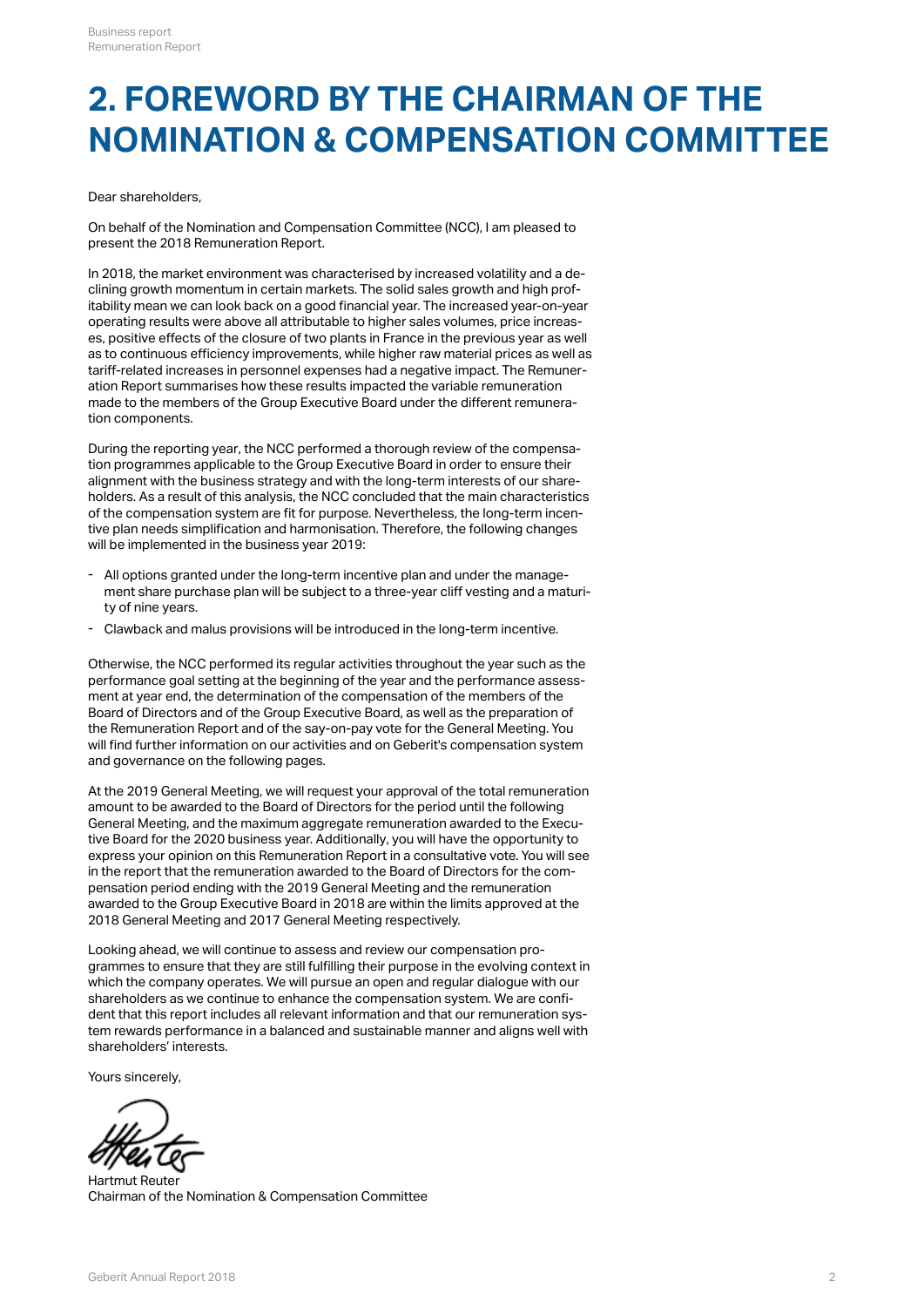# **3. REMUNERATION AT A GLANCE**

### **BOARD OF DIRECTORS**

## **SUMMARY OF CURRENT COMPENSATION SYSTEM**

In order to ensure the independence in their supervisory function, members of the Board of Directors receive a fixed remuneration only, in the form of cash and shares, with a blocking period of four years.

| <b>Annual fees</b>                | in CHF  | <b>Delivery</b>                    |
|-----------------------------------|---------|------------------------------------|
| Chairman                          |         | 885,000 Cash and restricted shares |
| Vice Chairman                     | 245,000 | Restricted shares                  |
| Member of the BoD                 | 190.000 | Restricted shares                  |
| Chairman of NCC / Audit Committee | 45,000  | Restricted shares                  |
| Member of NCC / Audit Committee   | 30,000  | Restricted shares                  |
| Expense allowance                 | 15,000  | Cash                               |
|                                   |         |                                    |

See **[5. Remuneration architecture, 5.1 Board of Directors](#page-7-0)** [\\$](#page-7-0)

## **COMPENSATION IN 2018**

The compensation awarded to the Board of Directors for the term of office until the Annual General Meeting 2018 is within the limits approved by the shareholders at the annual general meetings:

| <b>Comparison period</b> | Approved amount (CHF) Effective amount (CHF) |            |
|--------------------------|----------------------------------------------|------------|
| AGM 2017 - AGM 2018      | 2.350.000                                    | 2.279.943  |
| AGM 2018 - AGM 2019      | 2.350.000                                    | 2.277.435* |

\* The compensation period is not yet completed, a definitive assessment will be provided in the compensation report for FY 2019

## **GROUP EXECUTIVE BOARD**

### **SUMMARY OF CURRENT COMPENSATION SYSTEM**

The remuneration of the Group Executive Board consists of fixed and variable elements. Base salary and benefits form the fixed remuneration and are based on prevalent market practice. Variable remuneration drives and rewards best-in-class performance based on ambitious targets. It consists of short-term and long-term elements:

| <b>Base salary</b>                                         | Pay for the function                                                                              |                       |
|------------------------------------------------------------|---------------------------------------------------------------------------------------------------|-----------------------|
| <b>Benefits</b>                                            | Cover retirement, death and disability risks, attract<br>and retain                               | Fixed<br>compensation |
| <b>Short-Term Incentive</b>                                | Drive and reward performance, attract and retain                                                  |                       |
| <b>Share Participation</b><br><b>Programme (MSPP)</b>      | Align with shareholders' interests                                                                | Variable              |
| Long-Term Incentive<br>(Share Option Plan/<br><b>MSOP)</b> | Drive and reward long-term performance, align with<br>shareholders' interests, attract and retain | compensation          |

#### See **[5. Remuneration architecture, 5.2 Group Executive Board](#page-7-0)** [\\$](#page-7-0)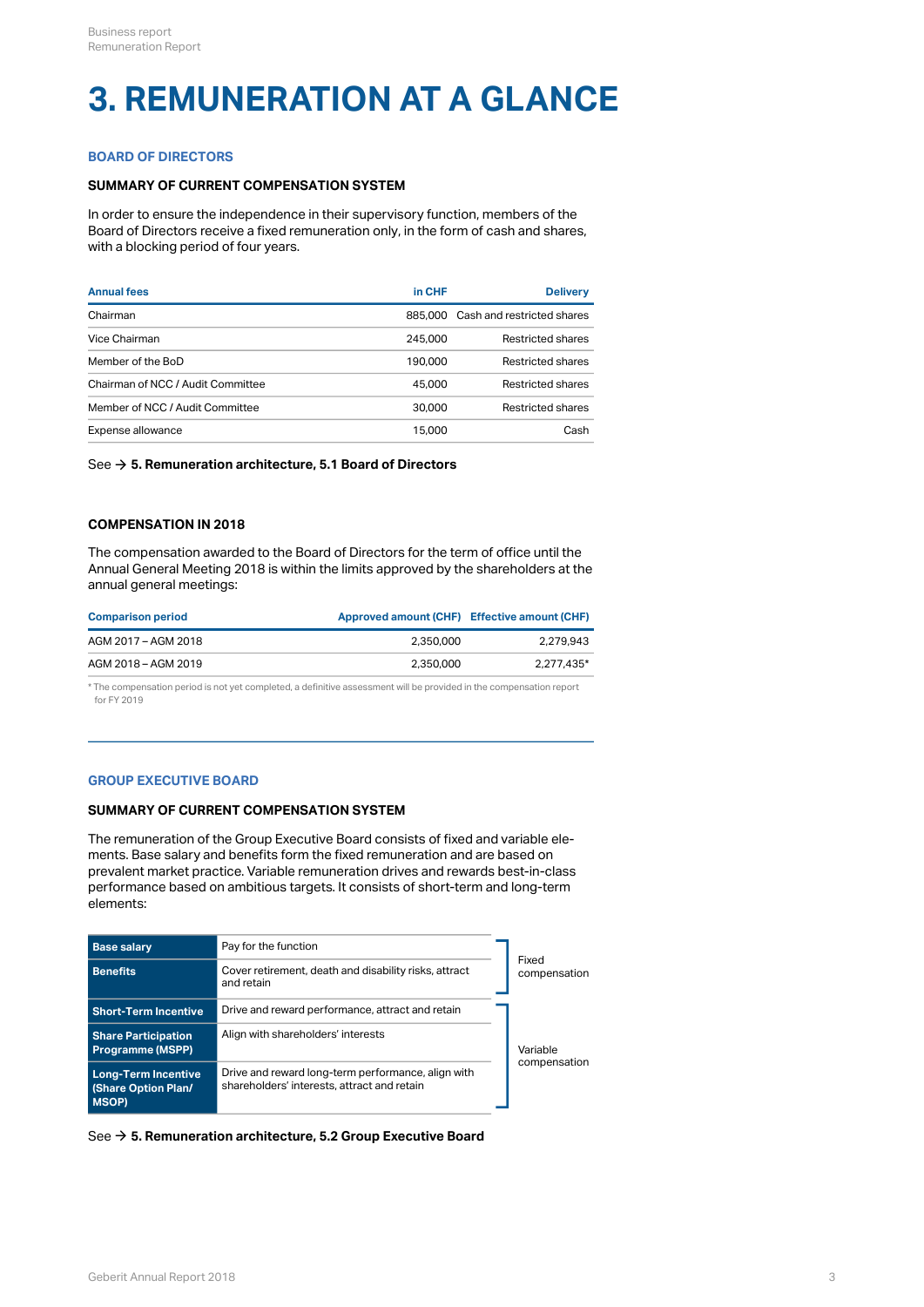## **COMPENSATION IN 2018**

The compensation awarded to the Group Executive Board in the financial year 2018 is within the limits approved by the shareholders at the annual general meeting:

| <b>Comparison period</b> | Approved amount (CHF) Effective amount (CHF) |           |
|--------------------------|----------------------------------------------|-----------|
| Financial year 2018      | 11,300,000                                   | 8.727.347 |

#### **Performance in the financial year 2018**

The weighted average of all elements used to calculate the variable cash remuneration slightly exceeded the targets.

#### See **[7. Group Executive Board, 7.1 Performance in 2018](#page-14-0)** [\\$](#page-14-0)

#### **Changes from 2019 onwards**

Performance options granted under the long-term incentive and under the management share purchase plan will have a three-year cliff vesting and a maturity of nine years. Claw-back and malus provisions will be introduced in the long-term incentive plan (currently in place in the short-term incentive plan).

See **[Outlook](#page-10-0)** [\\$](#page-10-0)

## **REMUNERATION PRINCIPLES**

In order to ensure the company's success and to maintain its position as market leader, it is critical to attract, develop and retain the right talent. Geberit's remuneration programmes are designed to support this fundamental objective and are based on the following principles:

- Remuneration is competitive with that of other companies with which Geberit<br>competes for talents.
- Both company performance and individual contributions are recognised and re-<br>warded.
- Remuneration programmes are balanced between rewarding short-term success<br> and long-term value creation.
- Participation plans foster the long-term commitment and mindset of executives<br>and the alignment of their interests to those of the shareholders.
- Executives are protected against risks through appropriate pension and insur-<br>ance programmes.

#### **COMPENSATION GOVERNANCE**

- Authority for decisions related to remuneration is governed by the Articles of In-corporation and the Organisational Regulations of Geberit AG. -
- The prospective maximum aggregate amounts of remuneration of the members of the Board of Directors and of the Group Executive Board are subject to a bind-- The prospective maximum aggregate amounts of remuneration<br>of the Board of Directors and of the Group Executive Board are<br>ing shareholders' vote at the General Meeting.
- The Remuneration Report for the preceding period is subject to a consultative<br>vote.

### See **[4. Determination of remuneration](#page-4-0)** [\\$](#page-4-0)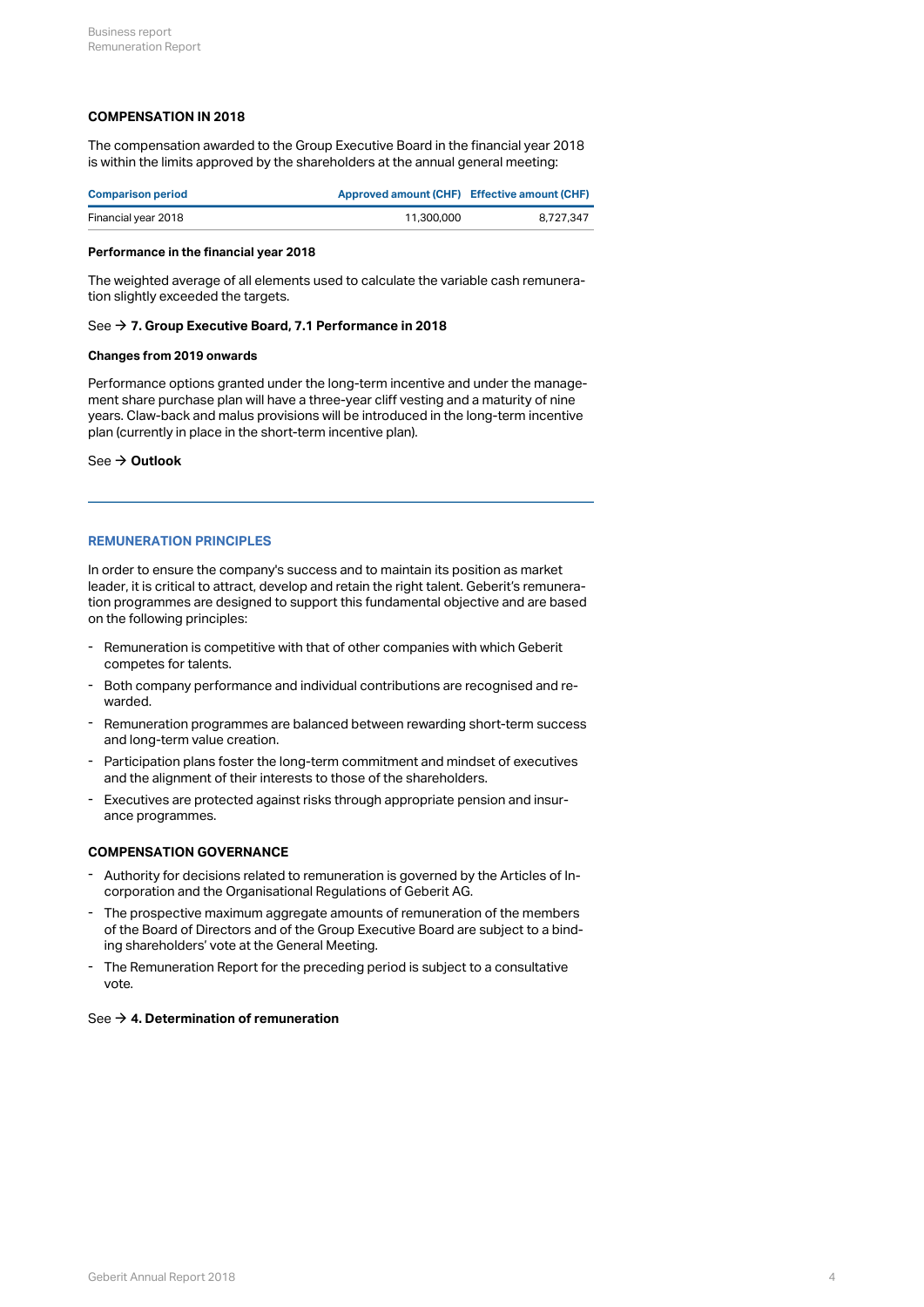# <span id="page-4-0"></span>**4. DETERMINATION OF REMUNERATION**

## **4.1 NOMINATION AND COMPENSATION COMMITTEE (NCC)**

Pursuant to the Articles of Incorporation and the Organisational Regulations of Geberit AG, the NCC supports the Board of Directors (BoD) in the fulfilment of its duties and responsibilities in the area of remuneration and personnel policy, including:

- Establishment and periodical review of the Group's remuneration policy and principles
- Yearly review of the individual remuneration of the CEO and of the other members<br>of the Group Executive Board (GEB)
- Yearly performance assessment of the CEO and of the other members of the Group Executive Board
- Preparation of the Remuneration Report
- Personnel development of the Group Executive Board
- Succession planning and nomination for positions on the Group Executive Board
- Pre-selection of candidates for election or re-election to the Board of Directors

## **APPROVAL AND AUTHORITY LEVELS ON REMUNERATION MATTERS:**

| <b>Decision on</b>                                                                                | <b>CEO</b> | <b>NCC</b> | <b>BoD</b> | <b>AGM</b>           |
|---------------------------------------------------------------------------------------------------|------------|------------|------------|----------------------|
| Remuneration policy and guidelines, in line with the provisions of<br>the Articles of Association |            | Proposes   | Approves   |                      |
| Maximum aggregate amount of remuneration for the BoD and for<br>the GEB                           |            | Proposes   | Reviews    | <b>Binding vote</b>  |
| Individual remuneration of members of the BoD                                                     |            | Proposes   | Approves   |                      |
| Individual remuneration of the CEO (including fixed remuneration,<br>$STI^1$ . LTI <sup>2</sup> ) |            | Proposes   | Approves   |                      |
| Individual remuneration of the other members of the GEB                                           | Proposes   | Reviews    | Approves   |                      |
| $LTI2$ grant for all other eligible parties                                                       | Proposes   | Reviews    | Approves   |                      |
| <b>Remuneration Report</b>                                                                        |            | Proposes   | Approves   | Consultative<br>vote |

<sup>1</sup> Short-Term Incentive

 $^2$  Long-Term Incentive  $^2$ 

The NCC consists of independent and non-executive members of the Board of Directors only, who are elected annually by the shareholders at the General Meeting. Since the 2018 General Meeting, the NCC has consisted of Hartmut Reuter as Chairman as well as Eunice Zehnder-Lai and Jørgen Tang-Jensen as members.

The NCC meets at least three times per year. In 2018, it held a total of four meetings, including three regular meetings covering, among others, the predefined recurring agenda items illustrated below, as well as an extraordinary meeting for the review of the long-term incentive plan. The participation rate for NCC meetings in 2018 was 100%.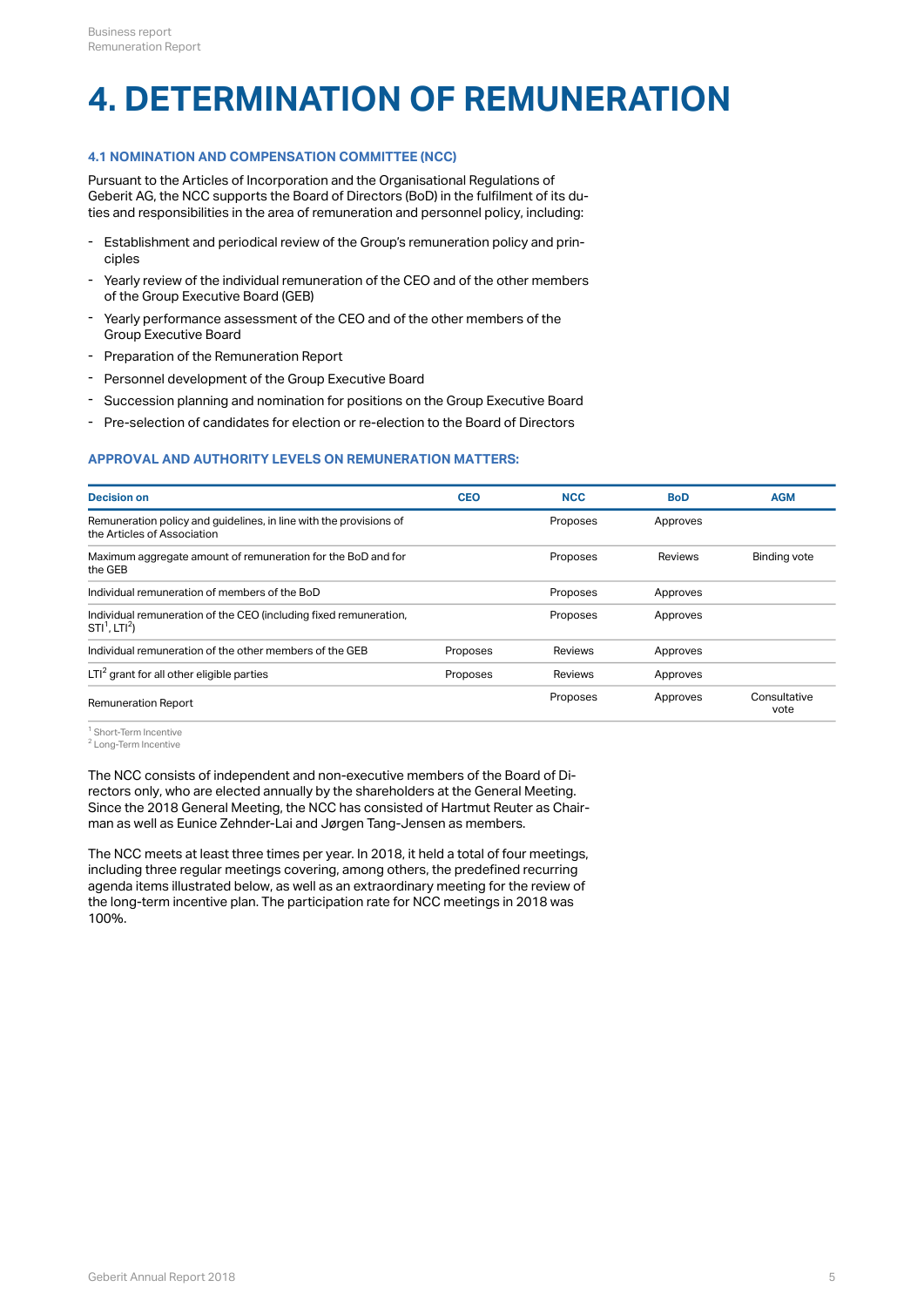|                        | <b>February</b>                                                                                                                | <b>August</b>                                                                                                          | <b>December</b>                                                                                                                                                  |
|------------------------|--------------------------------------------------------------------------------------------------------------------------------|------------------------------------------------------------------------------------------------------------------------|------------------------------------------------------------------------------------------------------------------------------------------------------------------|
| Remuneration<br>policy | Participation programme<br>(STI and LTI programme, review ongoing<br>throughout the year)                                      |                                                                                                                        |                                                                                                                                                                  |
| <b>GEB matters</b>     | Individual performance appraisal (previous year)<br>STI payout (previous year)<br>Vesting of equity awards<br>(previous years) | Benchmarking of GEB<br>remuneration<br>Succession planning for<br><b>GEB</b> positions<br>Talent management<br>session | Target remuneration (following year)<br>Target setting for STI (following year)<br>Option valuation and definition of<br>performance criteria LTI for next grant |
| <b>BoD</b> matters     |                                                                                                                                |                                                                                                                        | BoD remuneration (following year)<br><b>BoD</b> evaluation                                                                                                       |
| Governance             | AGM preparation (maximum<br>amounts of remuneration of GEB and BoD to be<br>submitted to say-on-pay votes)                     | Review of shareholders'<br>and proxy advisors'<br>feedback on the<br><b>Remuneration Report</b><br>Corporate update    | <b>Draft Remuneration Report</b><br>Agenda NCC for following year<br>Target income Head International Audit<br>(following year)                                  |

As a general rule, the Chairman of the Board of Directors, the CEO and the Head of Corporate Human Resources participate in the meetings of the NCC. The Chairman of the NCC may invite other executives as appropriate. However, the Chairman of the Board of Directors and the executives do not take part in the section of the meetings where their own performance and/or remuneration are discussed. At the end of each meeting, a closed session takes place among the members of the NCC only.

After each meeting, the Chairman of the NCC reports to the Board of Directors on its activities and recommendations. The minutes of the NCC meetings are available to the full Board of Directors.

## **4.2 PROCESS OF DETERMINATION OF REMUNERATION**

## **BENCHMARKS AND EXTERNAL CONSULTANTS**

Geberit regularly reviews the remuneration of its executives, including that of the members of the Group Executive Board. This includes regular participation, every two to three years, in benchmark studies on comparable functions in other industrial companies. In 2017, a detailed analysis of the remuneration of the CEO and the other members of the Group ExecutiveBoard was carried out by an independent external compensation consulting firm, Willis TowersWatson (CH) as disclosed in last year's Remuneration Report. This consulting firm has no other mandates from Geberit. The study, together with other published data, was used to determine the target remuneration levels of the CEO and other members of the Group Executive Board for the business year 2018. While many different factors (such as the individual role, experience in the role and contribution, company performance and affordability) are considered to determine remuneration levels, the policy of Geberit is to provide a target remuneration that is in principle positioned around the market median.

In 2018, Agnes Blust Consulting (CH) supported the review of the long-term incentive programme. This consulting firm has no other mandates from Geberit.

With regard to the remuneration of the Board of Directors, the remuneration and levels are reviewed periodically by the NCC. Such a review took place in 2015 with a benchmarking analysis provided by Willis Towers Watson, which covered companies of the Swiss Market Index Mid (SMIM).

## **PERFORMANCE MANAGEMENT**

The actual remuneration effectively paid out in a given year to the Group Executive Board members depends on the corporate results and on the individual performance. The individual performance is assessed through the formal annual performance management process: company and individual performance objectives are approved at the beginning of the business year and achievement against those objectives is assessed after year-end. The performance appraisal is the basis for the determination of the actual remuneration.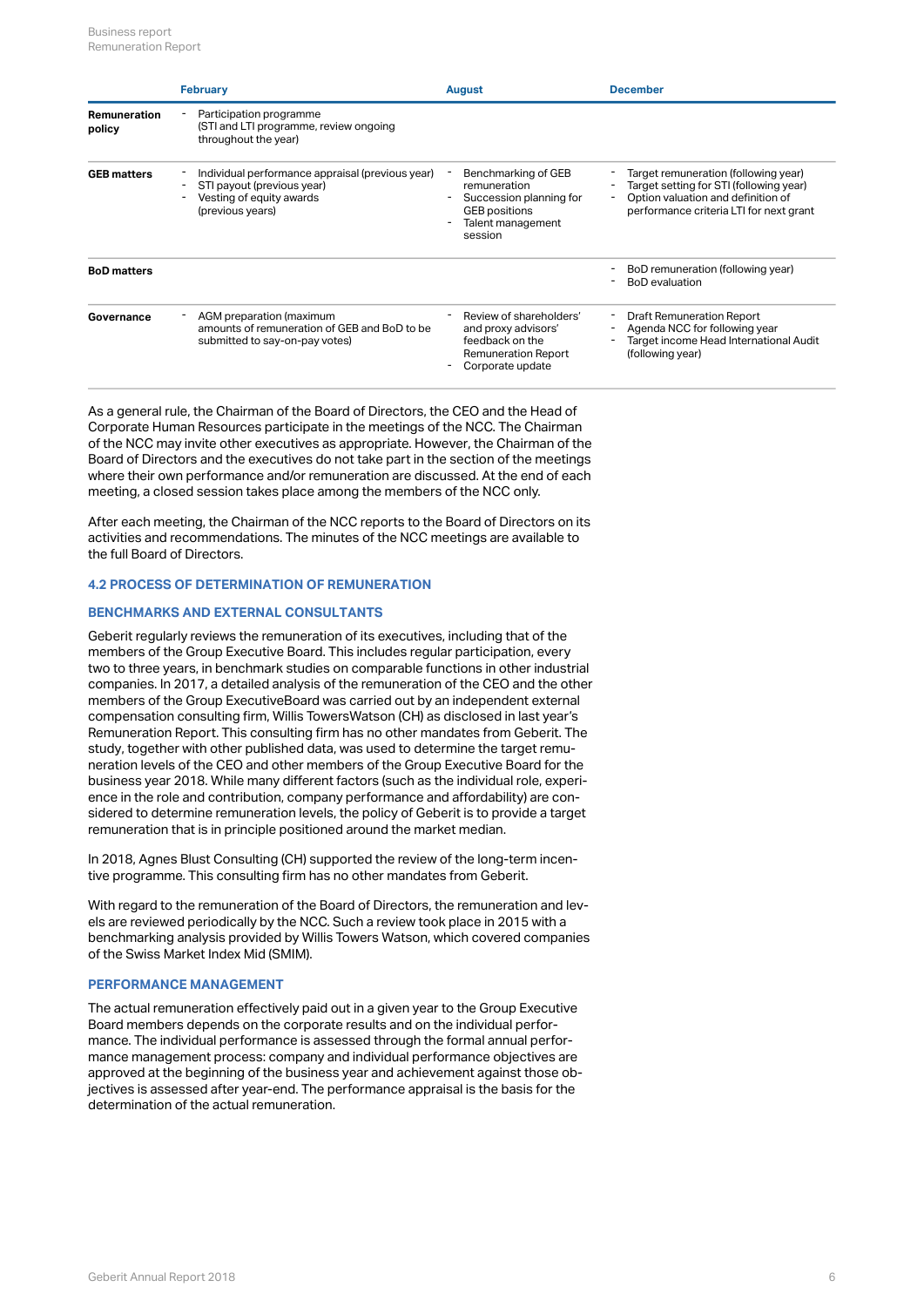**Objective setting (December – January)**

**(July)**

**individual objectives against predefined objectives**

**Mid-year review (December – January)**

**Determination of Mid-year discussion on performance to date performance assessment**

**Final review Determination of compensation (February – March)**

**Self-appraisal and Determination of actual variable compensation**

### **4.3 SHAREHOLDER INVOLVEMENT**

In the last six years, based on the feedback received from shareholders and shareholder representatives, Geberit has made significant efforts to improve the remuneration disclosure in terms of both transparency and of the level of detail provided about the remuneration principles and programmes. The positive outcome of the consultative votes on the Remuneration Reports since 2013 indicates that shareholders welcome the progress made. Geberit will continue to submit the Remuneration Report to a consultative shareholder vote at the General Meeting, so that shareholders have an opportunity to express their opinion about the remuneration system.

#### **ARTICLES OF INCORPORATION**

As required by the Ordinance, the  $\rightarrow$  **Articles of Incorporation** of Geberit include the following provisions on remuneration:

- Principles applicable to performance-related pay: the members of the Group Executive Board may be paid variable remuneration which may include short- and long-term elements and which is linked to the - Principles applicable to performance-related pay:<br>the members of the Group Executive Board may be paid variable ren<br>which may include short- and long-term elements and which is linke<br>achievement of one or several perform
- Binding votes on maximum aggregate compensation amounts of the Board of Directors and Group Executive Board: shareholders vote prospectively on the maximum aggregate remuneration amount for the Board of Directors until the next ordinary General Meeting and for the maximum aggregate remuneration amount for the Group Executive Board for the following business year. Further, shareholders can express their opinion on the remuneration principles and structure through a consultative vote on the Remuneration Report.
- Additional amount for payments to members of the Group Executive Board appointed after the vote on remuneration at the General Meeting: for the remuneration of members of the Group Executive Board who have been appointed after the approval of the maximum aggregate remuneration amount by the General Meeting, and to the extent that the maximum aggregate remuneration amount as approved does not suffice, an amount of up to 40% of the maximum aggregate remuneration amount approved for the Group Executive Board is available without further approval of the General Meeting.
- Loans, credit facilities and post-employment benefits for members of the Board of Directors and of the Group Executive Board: no loans or credits shall be granted to members of the Board of Directors or the - Loans, credit facilities and post-employ<br>Directors and of the Group Executive Bo<br>no loans or credits shall be granted to n<br>Group Executive Board.

The provisions of the Articles of Incorporation have been kept broad so that the Board of Directors has sufficient flexibility to make any necessary amendments to the remuneration programmes. The remuneration principles currently in place are more restrictive than the provisions of the Articles of Incorporation and are aligned with good practice in corporate governance; for example, the independent members of the Board of Directors are not eligible for any variable remuneration or retirement benefits (see also the **[5. Remuneration architecture, 5.1 Board of Directors](#page-7-0)**). [\\$](#page-7-0)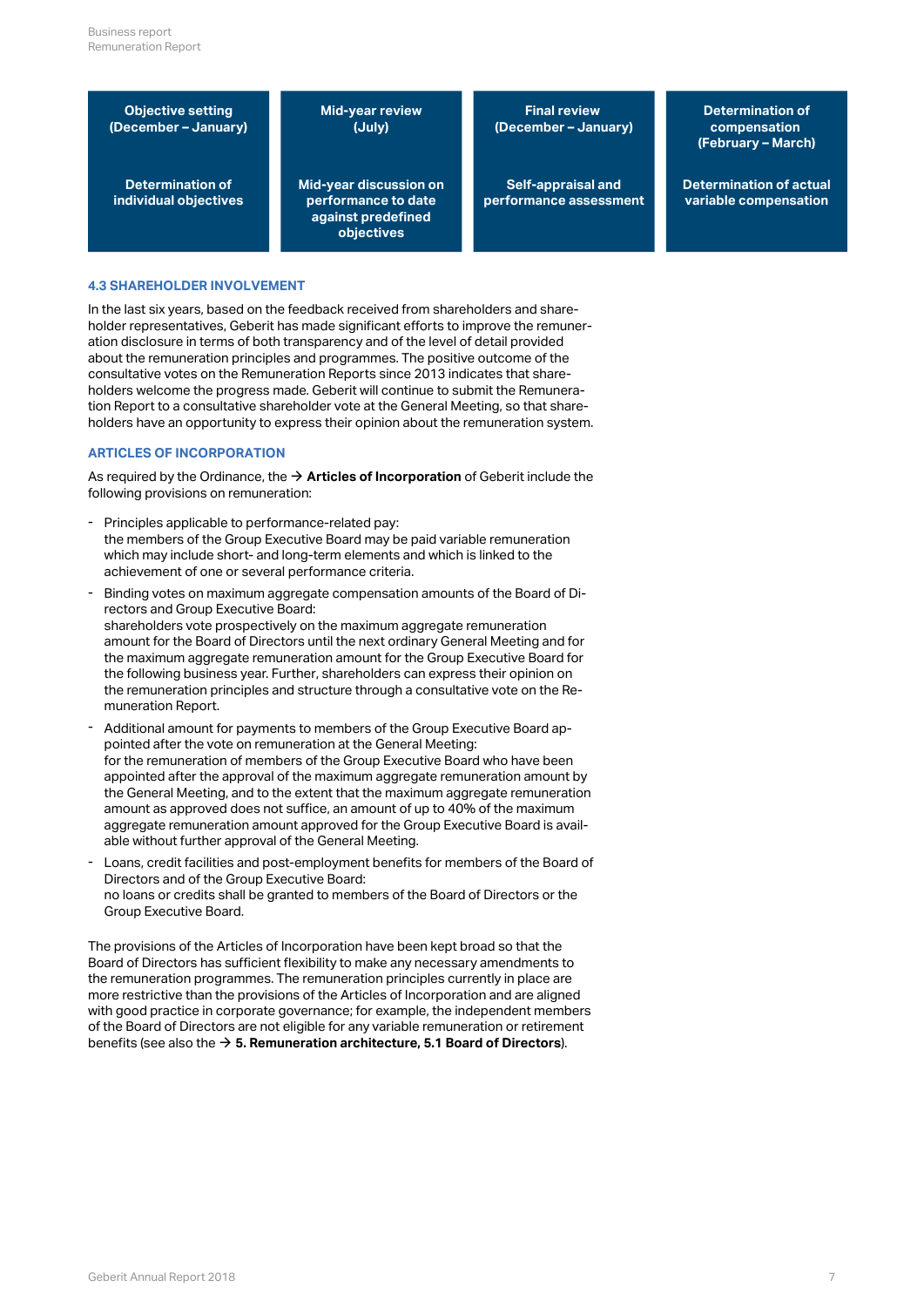# <span id="page-7-0"></span>**5. REMUNERATION ARCHITECTURE**

## **5.1 BOARD OF DIRECTORS**

The remuneration of the members of the Board of Directors is defined in a regulation adopted by the Board of Directors and consists of an annual fixed retainer and remuneration for committee work. The remuneration is paid in the form of shares subject to a four-year blocking period. In addition, the members of the Board of Directors receive a lump sum to cover their expenses, paid out in cash.

The Chairman of the Board of Directors receives an annual total fixed retainer paid 70% in cash and 30% in restricted shares subject to a four-year blocking period. The Chairman also receives the expense allowance but is not entitled to additional fees for committee attendance.

The compensation amounts have remained unchanged since the last review in 2016 as follows:

| <b>Annual fees</b>                | in CHF  | <b>Delivery</b>            |  |
|-----------------------------------|---------|----------------------------|--|
| Chairman                          | 885,000 | Cash and restricted shares |  |
| Vice Chairman                     | 245,000 | <b>Restricted shares</b>   |  |
| Member of the BoD                 | 190,000 | <b>Restricted shares</b>   |  |
| Chairman of NCC / Audit Committee | 45,000  | Restricted shares          |  |
| Member of NCC / Audit Committee   | 30,000  | Restricted shares          |  |
| Expense allowance                 | 15,000  | Cash                       |  |
|                                   |         |                            |  |

The remuneration is paid out at the end of the term of office and is subject to contributions to social security. The members of the Board of Directors are not covered under the company pension plan.

The shares are subject to an accelerated unblocking in case of death; they remain subject to the regular blocking period in all other instances.

Further information regarding the remuneration amounts for the period from the 2019 General Meeting to the 2020 General Meeting is provided in the invitation to the 2019 General Meeting.

## **5.2 GROUP EXECUTIVE BOARD**

The remuneration of the Group Executive Board is defined in a regulation adopted by the Board of Directors and consists of the following elements:

- Fixed base salary
- Variable cash remuneration (Short-Term Incentive / STI)
- Long-term equity participation plan (Long-Term Incentive / LTI)
- Additional employee benefits, such as pension benefits and perquisites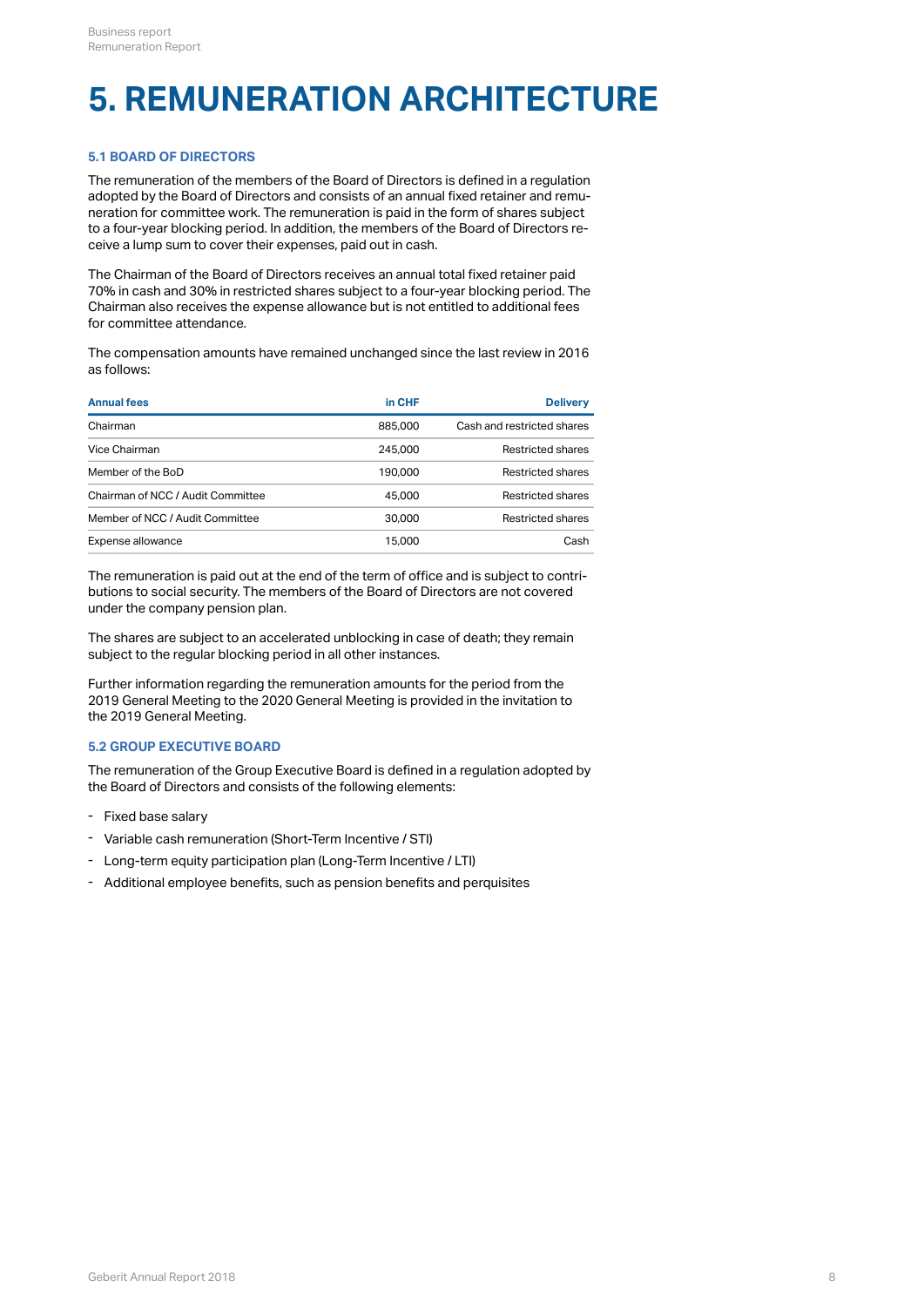|                                | Programme                             | <b>Instrument</b>                                                                           | <b>Purpose</b>                                                                              | Plan/<br><b>Performance</b><br>period                                      | <b>Performance metrics</b><br>in 2018            |
|--------------------------------|---------------------------------------|---------------------------------------------------------------------------------------------|---------------------------------------------------------------------------------------------|----------------------------------------------------------------------------|--------------------------------------------------|
| <b>Base salary</b>             | Annual base salary                    | Monthly cash payments                                                                       | Pay for the function                                                                        |                                                                            |                                                  |
| Short-Term<br><b>Incentive</b> | Short-Term<br>Incentive, STI          | Annual variable cash                                                                        | Drive and reward<br>performance, attract and<br>retain                                      | 1-year<br>performance<br>period                                            | Sales, EBIT, EPS, ROIC,<br>individual objectives |
|                                | Share Participation<br>Programme MSPP | Matching share options in case of<br>an investment of variable cash in<br>restricted shares | Align with shareholders'<br>interests                                                       | Shares:<br>3-year restriction<br>period                                    |                                                  |
|                                |                                       |                                                                                             |                                                                                             | Share options:<br>4-year vesting<br>period (staged),<br>7-year plan period | Share options:<br><b>ROIC</b>                    |
| Long-Term<br><b>Incentive</b>  | Share Option Plan<br><b>MSOP</b>      | Performance share options                                                                   | Drive and reward long-term<br>performance, align with<br>shareholders' interests.<br>retain | 5-year<br>performance<br>period (staged),<br>10-year plan period           | <b>ROIC</b>                                      |
| <b>Benefits</b>                | Pension                               | Swiss pension funds<br>(Gemeinschafts-<br>stiftung, Wohlfahrtsfonds)                        | Cover retirement, death and<br>disability risks                                             |                                                                            |                                                  |
|                                | Perquisites                           | Company car, expense policy                                                                 | Attract and retain                                                                          |                                                                            |                                                  |

#### **BASE SALARY**

The base salary is a fixed remuneration paid in cash on a monthly basis. It is determined on the basis of the scope and responsibilities of the position, the market value of the role and the qualifications and experience of the incumbent. The base salary is reviewed annually based on market salary information, considerations from the perspective of the company's financial affordability and performance, and the evolving experience of the individual in the role.

## **VARIABLE CASH REMUNERATION / SHORT-TERM INCENTIVE (STI)**

The variable cash remuneration (STI) of the Group Executive Board and approximately 200 additional members of Group management rewards the achievement of annual financial business goals and of individual objectives agreed and evaluated within the annual performance management process.

The base salary and the variable cash remuneration (assuming 100% achievement of all objectives) form the so-called target income. The base salary makes up 70% of the target income and the variable remuneration 30%, out of which 25% is driven by the achievement of business goals and 5% by the achievement of individual objectives.

The financial objectives include equal weightings of sales performance, earnings before interest and taxes (EBIT) and earnings per share (EPS) compared with the previous year as well as the return on invested capital (ROIC). These financial objectives have been chosen because they are key value drivers for Geberit and generally reward for growing the business and gaining market share (top-line contribution), for increasing profitability over-proportionally through strong operating leverage (bottom-line contribution) and for investing the capital efficiently. Every year, on the basis of a recommendation made by the NCC, the Board of Directors determines the expected target level of performance for each financial objective for the following year. In order to strengthen the company's position as market leader and to continuously strive for superior performance, significant improvements against the previous year's achievements are generally required in order to meet the target level of performance, in line with the company's ambitious financial plan. The intention of this demanding target setting is to deliver best-in-class performance and to stay ahead of the market. In addition, a threshold level of performance, below which no variable remuneration is paid out, and a maximum level of performance, above which the variable remuneration is capped, are determined as well. The payout level between the threshold, the target and the maximum is calculated by linear interpolation. The maximum payout for the financial objectives shall not exceed 60% of the target income.

The individual performance component is based on the achievement of individual objectives predefined at the beginning of the year between the CEO and individual members of the Group Executive Board, and for the CEO, between the Board of DiTo find out how the remuneration model works, visit the interactive graphic in the online Annual Report at **[www.geberit.com/annualreport >](http://geschaeftsbericht.geberit.com/reports/geberit/annual/2018/gb/English/1070/home.html) [Business report > Remuneration Re](http://geschaeftsbericht.geberit.com/reports/geberit/annual/2018/gb/English/1070/home.html)**→ www.geberit.com<br>Business re[port](http://geschaeftsbericht.geberit.com/reports/geberit/annual/2018/gb/English/1070/home.html) > R**e**<br>port.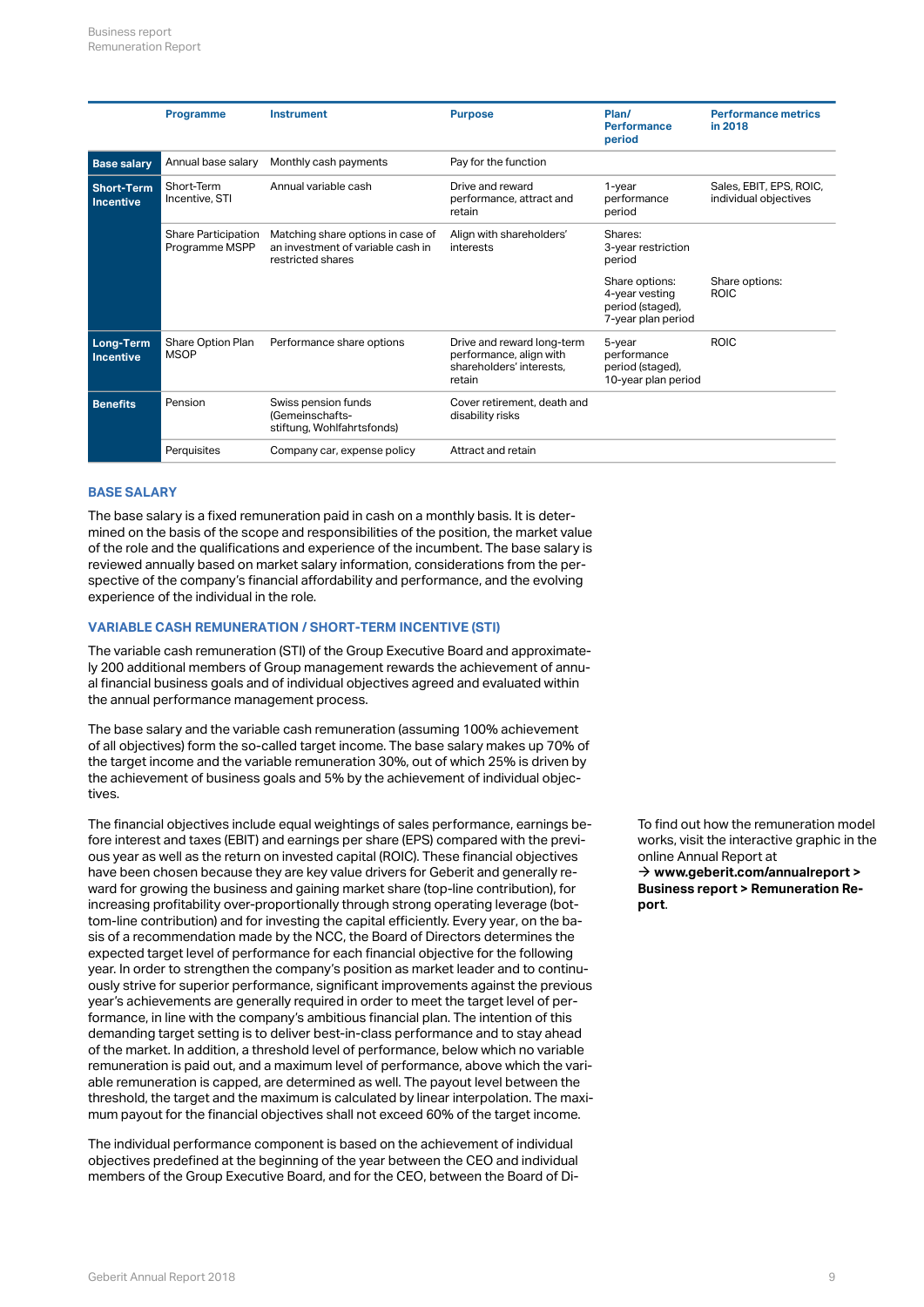rectors and the CEO. The individual objectives are of a more qualitative and strategic nature and may include, for example, objectives related to product and service innovation, entry in new markets, management of strategic projects and leadership.

The maximum payout for the individual objectives shall not exceed 10% of the target income.

As a result, the total variable cash remuneration for members of the Group Executive Board is capped at 70% of the target income, which corresponds to the annual base salary.

Members of the Group Executive Board have the opportunity to invest part or all of their variable cash remuneration in shares of the company through the Management Stock Purchase Plan (MSPP). They may define a fixed number of shares to purchase, or a certain amount or a percentage of their variable cash remuneration to be invested in shares. The shares are blocked for a period of three years. In order to encourage executives to participate in the programme, a free share option is provided for each share purchased through the programme. The options are subject to a performance-based vesting period of four years: a quarter vest one year after the grant, a further quarter two years after the grant, a further quarter three years after the grant, and the remaining quarter four years after the grant. The other features of the options and the performance condition (return on invested capital ROIC) are the same as those applicable to the options granted under the Long-Term Incentive MSOP plan, see section at  $\rightarrow$  <code>[Long-Term Incentive \(LTI\)](#page-9-0)</code>.

In the event of termination of employment, the following provisions apply to MSPP shares and options:

| <b>Termination reason</b>       | <b>Plan rules</b>                                                      |                            |                          |  |  |  |  |
|---------------------------------|------------------------------------------------------------------------|----------------------------|--------------------------|--|--|--|--|
|                                 | <b>Unvested options</b>                                                | <b>Vested options</b>      | <b>Restricted shares</b> |  |  |  |  |
| Death                           | Accelerated full vesting based on effective performance at the date of | Regular exercise           | Immediate                |  |  |  |  |
|                                 | termination as determined by the BoD                                   | period                     | unblocking               |  |  |  |  |
| <b>Retirement or disability</b> | Full vesting at regular vesting date                                   | Regular exercise<br>period | Immediate<br>unblocking  |  |  |  |  |
| Other reasons than death.       | Forfeiture                                                             | 90-day exercise            | Regular blocking         |  |  |  |  |
| retirement or disability        |                                                                        | period                     | period                   |  |  |  |  |
| Change of control*              | Accelerated full vesting based on effective performance at date of     | Regular exercise           | Immediate                |  |  |  |  |
|                                 | termination as determined by the BoD                                   | period                     | unblocking               |  |  |  |  |

\* This rule only applies in the situation of "double-trigger" where the employment contract of the participant is terminated as a result of a change of control or liquidation.

#### <span id="page-9-0"></span>**LONG-TERM INCENTIVE (LTI)**

The purpose of the Long-Term Incentive (Management Share Option Plan MSOP) is to ensure long-term value creation for the company, alignment of the interests of executives to those of shareholders and long-term retention of executives. The MSOP was revised with the introduction of a performance-based vesting condition, effective 1 January 2013, and with the extension of the vesting period to five years, effective 1 January 2016.

Every year, the Board of Directors determines the grant of share options. In 2018, the market value of options granted amounts to 60% of the target income for the CEO and to between 40 and 50% for the other members of the Group Executive Board. For some 100 additional participants of the Group management, the market value amounts to 10% of the target income.

The options granted in 2018 are subject to a vesting period staged over five years as follows: one third of the options can be exercised three years after the grant, an additional third can be exercised four years after the grant and the remaining third can be exercised five years after the grant. The options have a term of 10 years (counted from the grant date) after which they expire.

The vesting of share options is subject to the achievement of a performance criterion, the average Return on Invested Operating Capital (ROIC) over the respective vesting period. ROIC expresses how well the company is generating cash relative to the capital it has invested in its business. The Board of Directors determines a target level of performance for which the options will vest in full and a minimum level of performance (threshold), below which there is no vesting at all. Both the threshold and the target are ambitious: they are substantially above the weighted average cost of capital. The payout level between the threshold and the target is determined by linTo find out how the long-term option programme (MSOP) works, visit the interactive graphic in the online Annual Report at  $\rightarrow$  [www.geberit.com/annual](http://geschaeftsbericht.geberit.com/reports/geberit/annual/2018/gb/English/1070/home.html)**[report > Business report > Remunera](http://geschaeftsbericht.geberit.com/reports/geberit/annual/2018/gb/English/1070/home.html)[tion Report](http://geschaeftsbericht.geberit.com/reports/geberit/annual/2018/gb/English/1070/home.html)**.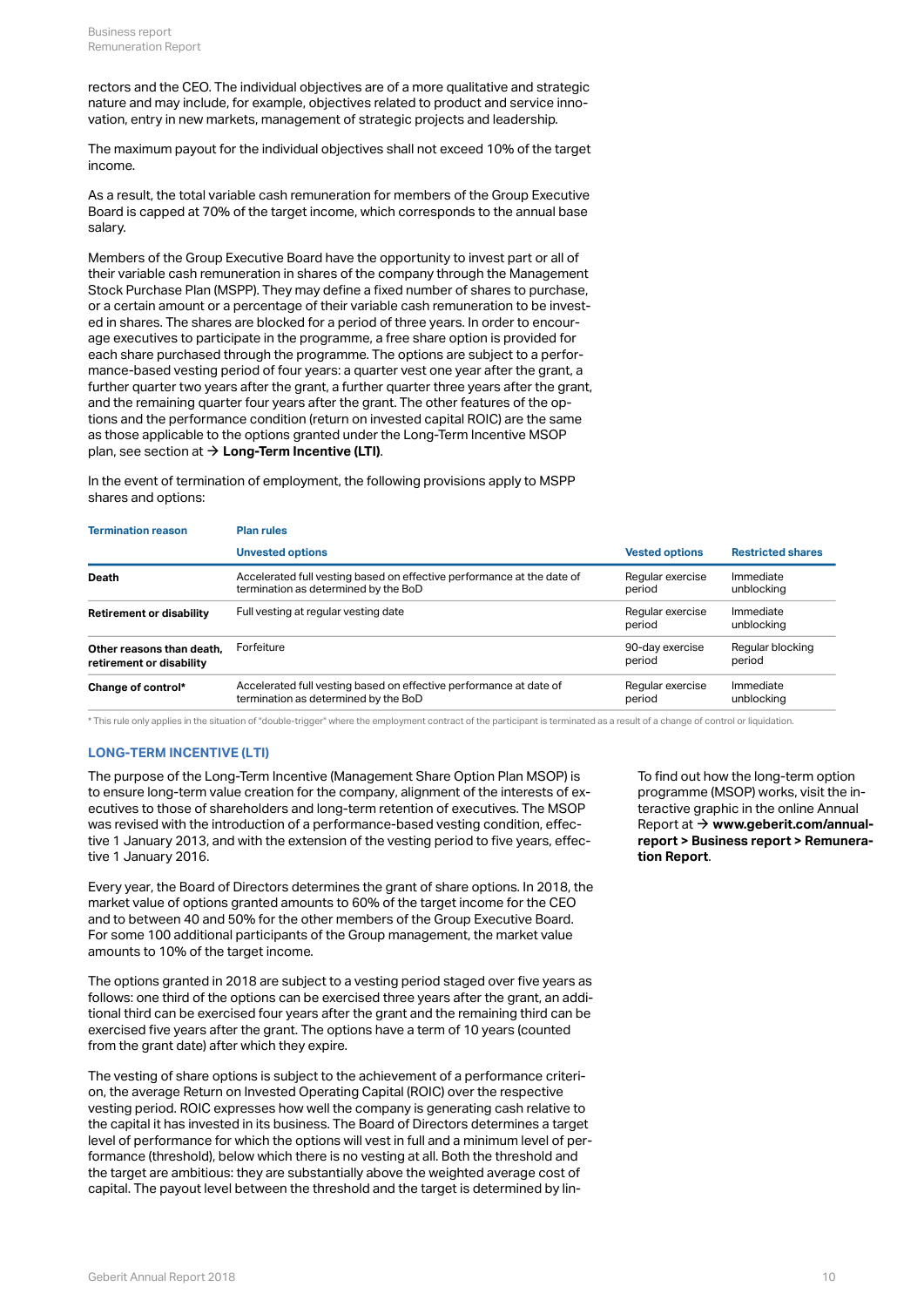ear interpolation. There is no over-achievement in the MSOP. The options can be exercised between the respective vesting date and the expiration date. The exercise price of the options corresponds to the fair market value of the underlying share at the time of grant.

In the event of termination of employment, the following provisions apply to MSOP options:

| <b>Termination reason</b>                                | <b>Plan rules</b>                                                                                                                                                                         |                            |  |  |  |  |  |
|----------------------------------------------------------|-------------------------------------------------------------------------------------------------------------------------------------------------------------------------------------------|----------------------------|--|--|--|--|--|
|                                                          | <b>Unvested options</b>                                                                                                                                                                   | <b>Vested options</b>      |  |  |  |  |  |
| Death                                                    | Accelerated pro-rata vesting on the basis of the number of full months worked during the vesting period<br>based on effective performance at date of termination as determined by the BoD | Regular exercise<br>period |  |  |  |  |  |
| <b>Retirement or</b><br>disability                       | Pro-rata vesting (on the basis of the number of full months worked) at regular vesting date                                                                                               | Regular exercise<br>period |  |  |  |  |  |
| Other reasons than<br>death, retirement or<br>disability | Forfeiture                                                                                                                                                                                | 90-day exercise<br>period  |  |  |  |  |  |
| Change of control*                                       | Accelerated full vesting based on effective performance at date of termination as determined by the<br><b>BoD</b>                                                                         | Regular exercise<br>period |  |  |  |  |  |

\* This rule only applies in the situation of "double-trigger" where the employment contract of the participant is terminated as a result of a change of control or liquidation.

#### **DISCLOSURE OF TARGETS**

Internal financial and individual targets under the STI and the LTI plans are considered commercially sensitive information. Communicating such targets would allow delicate insight into the strategy of Geberit and could as such create a competitive disadvantage for the company. Therefore, the decision was made not to disclose the specifics of those targets at the time of their setting, but to provide a general comment on the performance at the end of the cycle. As a general principle, on a comparable basis, significant improvements against the previous year's achievements are required in order to meet the target level of performance, in line with the company's ambitious financial plan.

### **BENEFITS**

Members of the Group Executive Board participate in the regular employee pension fund applicable to all employees in Switzerland. The retirement plan consists of a basic plan covering annual earnings up to TCHF 148 per annum, with age-related contribution rates equally shared between the company and the individual, and a supplementary plan in which income in excess of TCHF 148 is insured (including actual variable cash remuneration), up to the maximum amount permitted by law. The company pays for the entire contribution in the supplementary plan.

Furthermore, each member of the Group Executive Board is entitled to a company car and a representation allowance in line with the expense regulations applicable to all members of management in Switzerland and approved by the tax authorities.

#### **EMPLOYMENT TERMS AND CONDITIONS**

All members of the Group Executive Board have permanent employment contracts with notice periods of a maximum of one year. Members of the Group Executive Board are not entitled to any severance payment.

In order to ensure good corporate governance, Geberit has implemented a clawback policy on payments made under the Short-Term Incentive programme, which covers situations where the company is required to restate its accounts due to non-compliance with financial reporting requirements under the securities laws at the time of disclosure. In such cases, the Board of Directors is empowered to recalculate the STI payout, taking into account the restated results, and to seek reimbursement of any STI amount paid in excess of the newly calculated amount. The claw-back clause is applicable for three years after the payment of the respective variable remuneration.

### <span id="page-10-0"></span>**OUTLOOK: CHANGES TO THE REMUNERATION SYSTEM IN 2019**

The NCC conducted a thorough review of the LTI and concluded the following:

Performance options are still appropriate for Geberit. They have been in place for several years and are well accepted externally and internally, especially because - Performance options are still appropriate for Geberit. They have<br>several years and are well accepted externally and internally, es<br>of the strong linkage to shareholders' interests;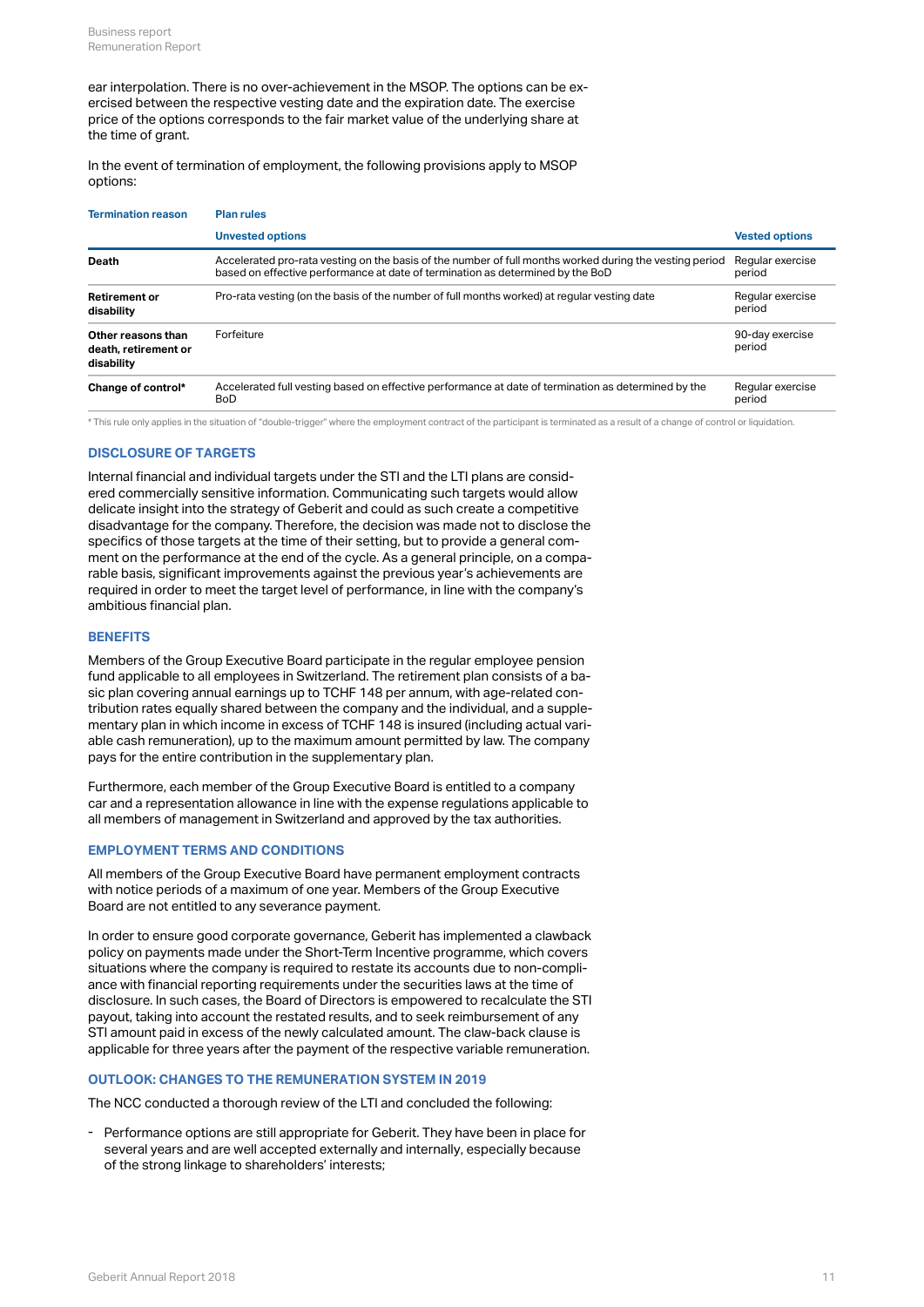- ROIC has been re-confirmed as the relevant performance indicator for the longterm success of the company: ROIC reflects the ability of the company to generate long-term value through returns on investment that are higher than the cost of capital. ROIC ensures a high degree of shareholder alignment since it is the major - ROIC has been re-confirmed as the relevant performance in<br>term success of the company: ROIC reflects the ability of th<br>ate long-term value through returns on investment that are<br>capital. ROIC ensures a high degree of sha
- However, the current LTI programme is too complex. The vesting schedule of the MSOP options is staged over a period of five years and that of the MSPP options over four years. This means that in any given year, there are seven different tranches that are vesting, which is complex to administer and communicate. Consequently, the decision was made to harmonise the vesting schedules for MSOP and MSPP. In line with prevalent market practice of other Swiss listed companies, Geberit will introduce a three-year cliff vesting period;
- In order to keep the economic value of the performance options similar to the previous plans, the maturity of the options has been reduced from 10 years to 9 - In order to keep the econd<br>vious plans, the maturity o<br>years;
- Finally, clawback and malus provisions will be introduced to the long-term incentive plan (they are already in place in the short-term incentive including MSPP). Those provisions foresee that in case of financial restatement due to non-compliance to accounting standards and/or fraud, and/or in case of violation of the law or internal rules by a participant, the Board of Directors may deem all or part of any unpaid short-term incentive or unvested long-term incentive to be forfeited (malus provision) and/or may seek reimbursement of all or part of any paid shortterm incentive or vested long-term incentive. The clawback and malus provisions may be enacted for a period of three years following the year subject to a financial restatement and/or the year of the fraudulent behaviour.

Those changes result in a simplified remuneration system that is well-aligned to shareholders' interests and with market practice of other Swiss listed companies. The vesting of MSOP and MSPP options will depend on the same performance period and thus will be harmonised.

For further information for both programmes, please also refer to  $\rightarrow$  **[Remuneration](#page-7-0) [architecture, Group Executive Board](#page-7-0)**.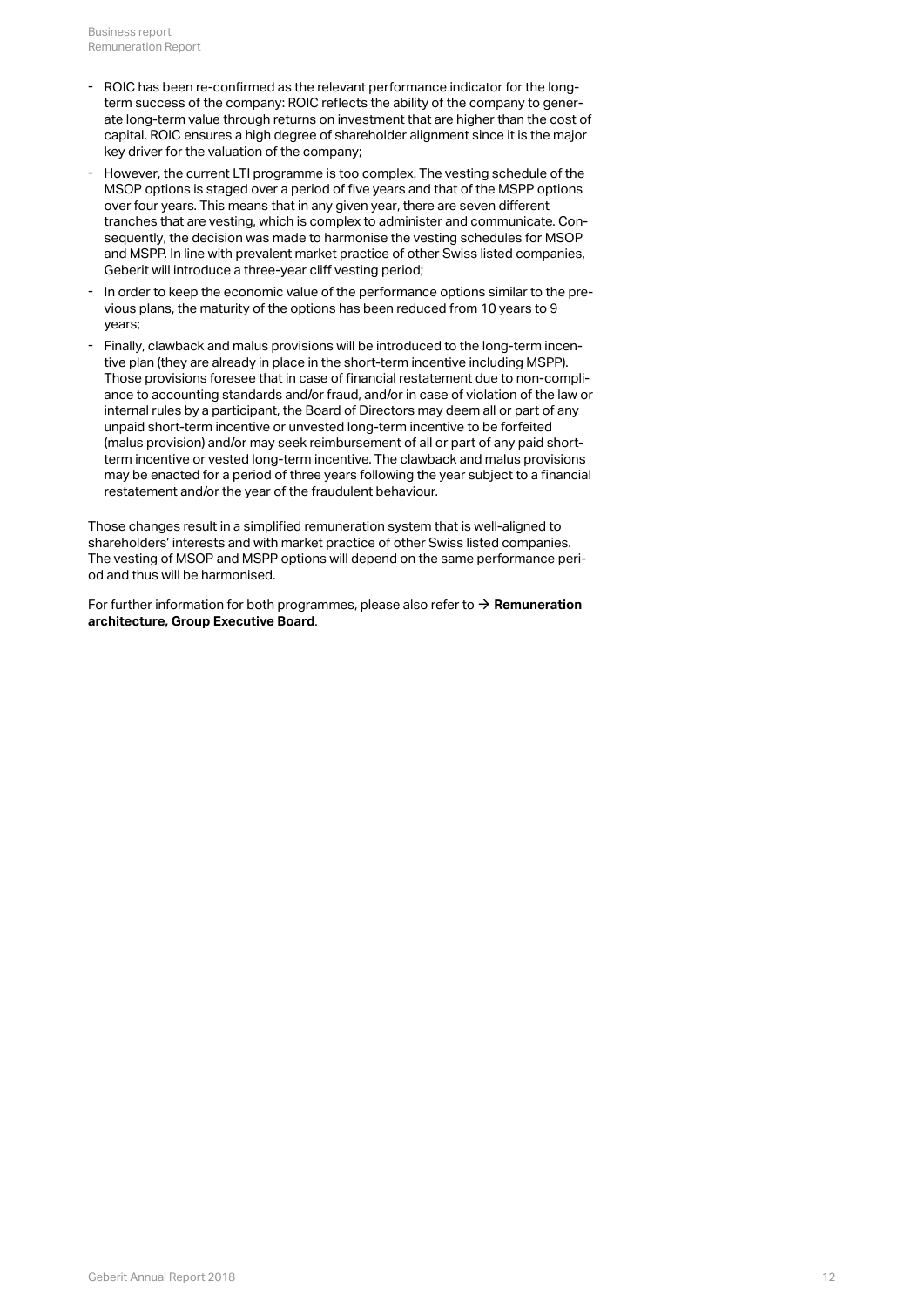## **6. BOARD OF DIRECTORS: REMUNERATION AND SHARE OWNERSHIP IN 2018**

This section is audited by the external auditor.

The remuneration of the Board of Directors consists solely of a fixed remuneration paid out in the form of cash and non-discounted restricted shares. In 2018, members of the Board of Directors received a total remuneration of TCHF 2,280 (previous year TCHF 2,283). Remuneration for regular board activities and committee assignments amounted to TCHF 2,100 (previous year TCHF 2,100). The structure of remuneration of the members of the Board of Directors has not changed compared to the previous year.

Please refer to the following table for details pertaining to the remuneration of members of the Board of Directors:

|                                               | A. Baehny<br><b>Chairman</b><br><b>CHF</b> |         | H. Reuter<br><b>Vice Chairman</b> | E. Zehnder-Lai | F. Ehrat   | T. Hübner  | J. Tang-<br><b>Jensen</b> | <b>Total</b><br><b>CHF</b> |
|-----------------------------------------------|--------------------------------------------|---------|-----------------------------------|----------------|------------|------------|---------------------------|----------------------------|
|                                               |                                            |         | <b>CHF</b>                        | <b>CHF</b>     | <b>CHF</b> | <b>CHF</b> | <b>CHF</b>                |                            |
| 2018                                          |                                            |         |                                   |                |            |            |                           |                            |
| <b>Remuneration of the Board of Directors</b> |                                            |         |                                   |                |            |            |                           |                            |
| Accrued<br>remuneration <sup>1</sup>          | 270,000                                    | 320,000 | 220,000                           | 235,000        | 220,000    | 220,000    | 1,485,000                 |                            |
| Cash remuneration                             | 615,000                                    |         |                                   |                |            |            | 615,000                   |                            |
| Expenses                                      | 15,000                                     | 15,000  | 15,000                            | 15,000         | 15,000     | 15,000     | 90,000                    |                            |
| Contributions to<br>social insurance          | 41,612                                     | 15,140  | 10,706                            | 11,350         | 10,706     | 0          | 89,514                    |                            |
| <b>Total</b>                                  | 941,612                                    | 350,140 | 245,706                           | 261,350        | 245,706    | 235,000    | 2,279,514                 |                            |

 $^{\rm 1}$  Director's fee booked, but not yet paid as at 31 December. Payment will be made in the first quarter of 2019 in the form of restricted shares of the company with a par value of CHF 0.10 each, valued at fair value at grant date. The blocking period is four years. The portion not paid in shares is used for the payment of social charges and for Swiss withholding taxes for non-Swiss board members.

| <b>Total</b>                                                    | 944,843                      | 350,161                           | 184,390                     | 261,360    | 245,689    | 235,000                   | 2,221,443    |
|-----------------------------------------------------------------|------------------------------|-----------------------------------|-----------------------------|------------|------------|---------------------------|--------------|
| Contributions to<br>social insurance                            | 44,843                       | 15,161                            | 8,140                       | 11,360     | 10,689     | $0^3$                     | 90,193       |
| Expenses                                                        | 15,000                       | 15,000                            | 11,250                      | 15,000     | 15,000     | 15,000                    | 86,250       |
| Cash remuneration                                               | 615,000                      |                                   |                             |            |            |                           | 615,000      |
| Accrued<br>remuneration <sup>2</sup>                            | 270,000                      | 320,000                           | 165,000                     | 235,000    | 220,000    | 220,000                   | 1,430,000    |
| <b>Remuneration of the Board of Directors</b>                   |                              |                                   |                             |            |            |                           |              |
| 2017                                                            |                              |                                   |                             |            |            |                           |              |
|                                                                 | <b>CHF</b>                   | <b>CHF</b>                        | <b>CHF</b>                  | <b>CHF</b> | <b>CHF</b> | <b>CHF</b>                | <b>CHF</b>   |
|                                                                 | A. Baehny<br><b>Chairman</b> | H. Reuter<br><b>Vice Chairman</b> | E. Zehnder-Lai <sup>1</sup> | F. Ehrat   | T. Hübner  | J. Tang-<br><b>Jensen</b> | <b>Total</b> |
| Total                                                           |                              |                                   |                             |            |            |                           | 0            |
| Contributions to social insurance                               |                              |                                   |                             |            |            |                           | 0            |
| Expenses                                                        |                              |                                   |                             |            |            |                           | 0            |
| Accrued remuneration                                            |                              |                                   |                             |            |            |                           | 0            |
| Remuneration of former members of the Board of Directors (none) |                              |                                   |                             |            |            |                           |              |
|                                                                 |                              |                                   |                             |            |            |                           | <b>CHF</b>   |

 $^{\text{\tiny{1}}}$  E. Zehnder-Lai has been a member of the Board of Directors since 5 April 2017.

 $^2$  Director's fee booked, but not yet paid as at 31 December. Payment will be made in the first quarter of 2018 in the form of restricted shares of the company with a par value of CHF 0.10 each, valued at fair value at grant date. The blocking period is four years. The portion not paid in shares is used for the payment of social charges and for Swiss withholding taxes for non-Swiss board members.

 $^3$  No more social insurance contributions in Switzerland in 2017.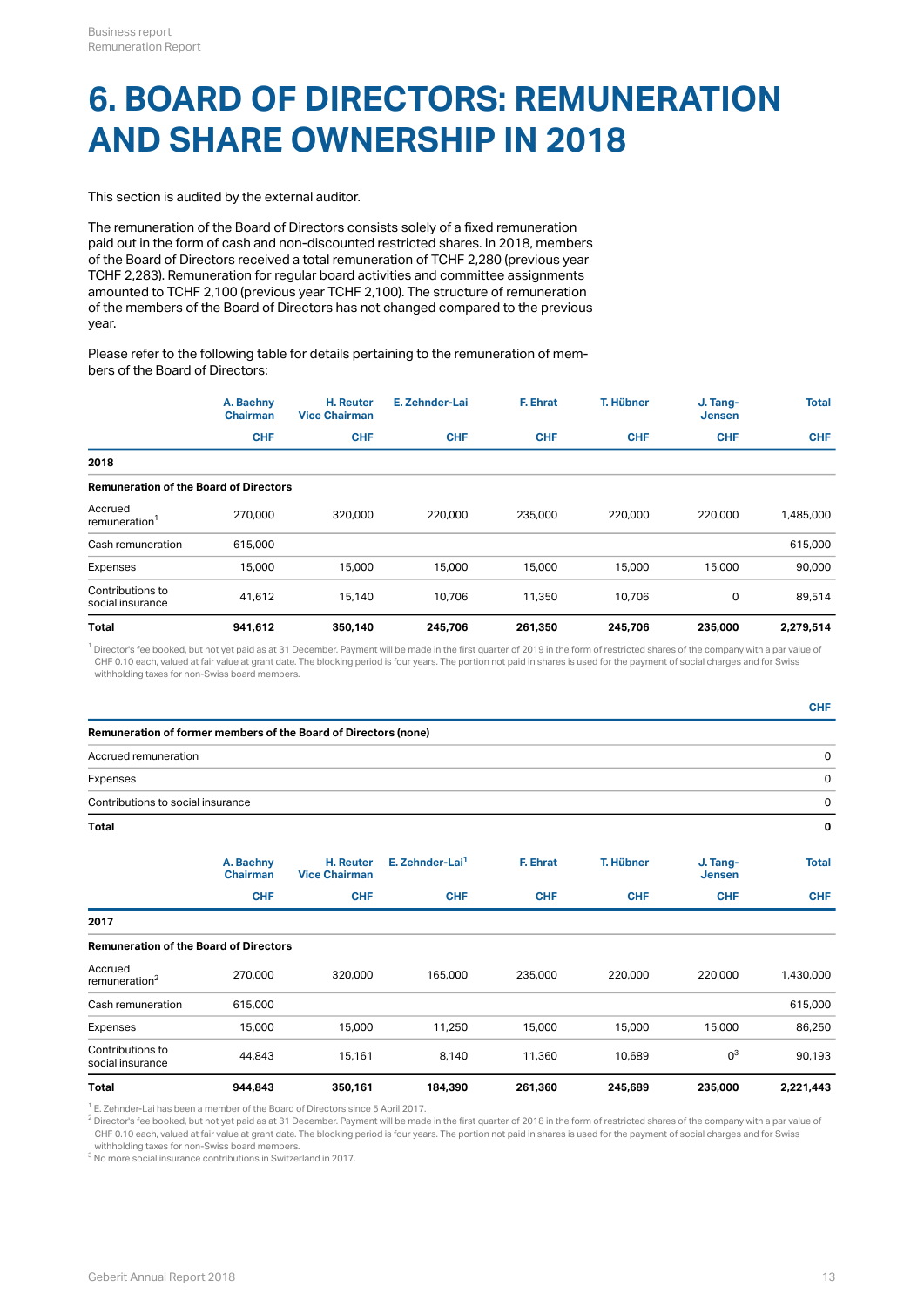| Remuneration of former members of the Board of Directors (R. Aalstad*) |        |  |  |  |  |  |  |  |
|------------------------------------------------------------------------|--------|--|--|--|--|--|--|--|
| Accrued remuneration                                                   | 55,000 |  |  |  |  |  |  |  |
| Expenses                                                               | 3,750  |  |  |  |  |  |  |  |
| Contributions to social insurance                                      | 2,713  |  |  |  |  |  |  |  |
| <b>Total</b>                                                           | 61,463 |  |  |  |  |  |  |  |

\* R. Aalstad was a member of the Board of Directors until 5 April 2017.

For the period from the 2018 General Meeting to the 2019 General Meeting, the remuneration paid to the Board of Directors is expected to amount to CHF 2,277,435. This is within the limit of CHF 2,350,000 approved by the 2018 General Meeting.

## **RECONCILIATION BETWEEN THE REPORTED BOARD COMPENSATION AND THE AMOUNT APPROVED BY THE SHAREHOLDERS AT THE GENERAL MEETING**

| (in CHF)           |           | $n^{**}$                 | $3***$                   | ****                  | $*****$   | $*****$ |
|--------------------|-----------|--------------------------|--------------------------|-----------------------|-----------|---------|
| GM18-GM19          | 2018      | l Jan 2018 to<br>2018 GM | I Jan 2019 to<br>2019 GM | 2018 GM to<br>2019 GM | 2018 GM   | 2018 GM |
| <b>BoD</b> (total) | 2.279.514 | $-571.957$               | +569,878                 | 2,277,435             | 2,350,000 | 97%     |
| GM17-GM18          | 2017      | l Jan 2017 to<br>2017 GM | 1 Jan 2018 to<br>2018 GM | 2017 GM to<br>2018 GM | 2017 GM   | 2017 GM |
| <b>BoD</b> (total) | 2,282,906 | -574,920                 | +571,957                 | 2,279,943             | 2,350,000 | 97%     |

\* Compensation earned during financial year as reported (A)

\*\* Less compensation earned from January to General Meeting of financial year (B)

\*\*\* Plus compensation accrued from January to General Meeting of year following financial year (C) / budget value for 2019

\*\*\*\* Total compensation earned for the period from General Meeting to General Meeting (A-B+C)

\*\*\*\*\* Amount approved by shareholders at respective General Meeting

\*\*\*\*\*\* Ratio between compensation earned for the period from General Meeting to General Meeting versus amount approved by shareholders

## As of the end of 2018 and 2017, the members of the Board of Directors held the following shares in the company:

|                                         | A. Baehny<br><b>Chairman</b> | <b>H.</b> Reuter<br><b>Vice Chairman</b> | E. Zehnder-<br>Lai | F. Ehrat    | T. Hübner | J. Tang-<br><b>Jensen</b> | <b>Total</b> |
|-----------------------------------------|------------------------------|------------------------------------------|--------------------|-------------|-----------|---------------------------|--------------|
| 2018                                    |                              |                                          |                    |             |           |                           |              |
| <b>Shareholdings Board of Directors</b> |                              |                                          |                    |             |           |                           |              |
| Shares                                  | 70,778                       | 9,023                                    | 363                | 2,798       | 1,343     | 2,920                     | 87,225       |
| Options                                 | 41,864*                      | 0                                        | 0                  | $\mathbf 0$ | 0         | 0                         | 41,864       |
| Percentage voting<br>rights shares      | 0.19%                        | < 0.1%                                   | < 0.1%             | $< 0.1\%$   | < 0.1%    | < 0.1%                    | 0.24%        |
|                                         |                              |                                          |                    |             |           |                           |              |

\* A. Baehny options until 2014 as CEO

|                                         | A. Baehny<br><b>Chairman</b> | <b>H.</b> Reuter<br><b>Vice Chairman</b> | E. Zehnder-<br>Lai | F. Ehrat    | T. Hübner | J. Tang-<br><b>Jensen</b> | <b>Total</b> |
|-----------------------------------------|------------------------------|------------------------------------------|--------------------|-------------|-----------|---------------------------|--------------|
| 2017                                    |                              |                                          |                    |             |           |                           |              |
| <b>Shareholdings Board of Directors</b> |                              |                                          |                    |             |           |                           |              |
| Shares                                  | 56,812                       | 8,318                                    | 0                  | 2,281       | 858       | 2,511                     | 70,780       |
| Options                                 | 55,231*                      | $\Omega$                                 | 0                  | $\mathbf 0$ | 0         | 0                         | 55,231       |
| Percentage voting<br>rights shares      | 0.15%                        | < 0.1%                                   | 0%                 | $< 0.1\%$   | < 0.1%    | < 0.1%                    | 0.19%        |
|                                         |                              |                                          |                    |             |           |                           |              |

\* A. Baehny options until 2014 as CEO

As of 31 December 2018, there were no outstanding loans or credits between the company and the members of the Board of Directors, closely related parties or former members of the Board of Directors.

**CHF**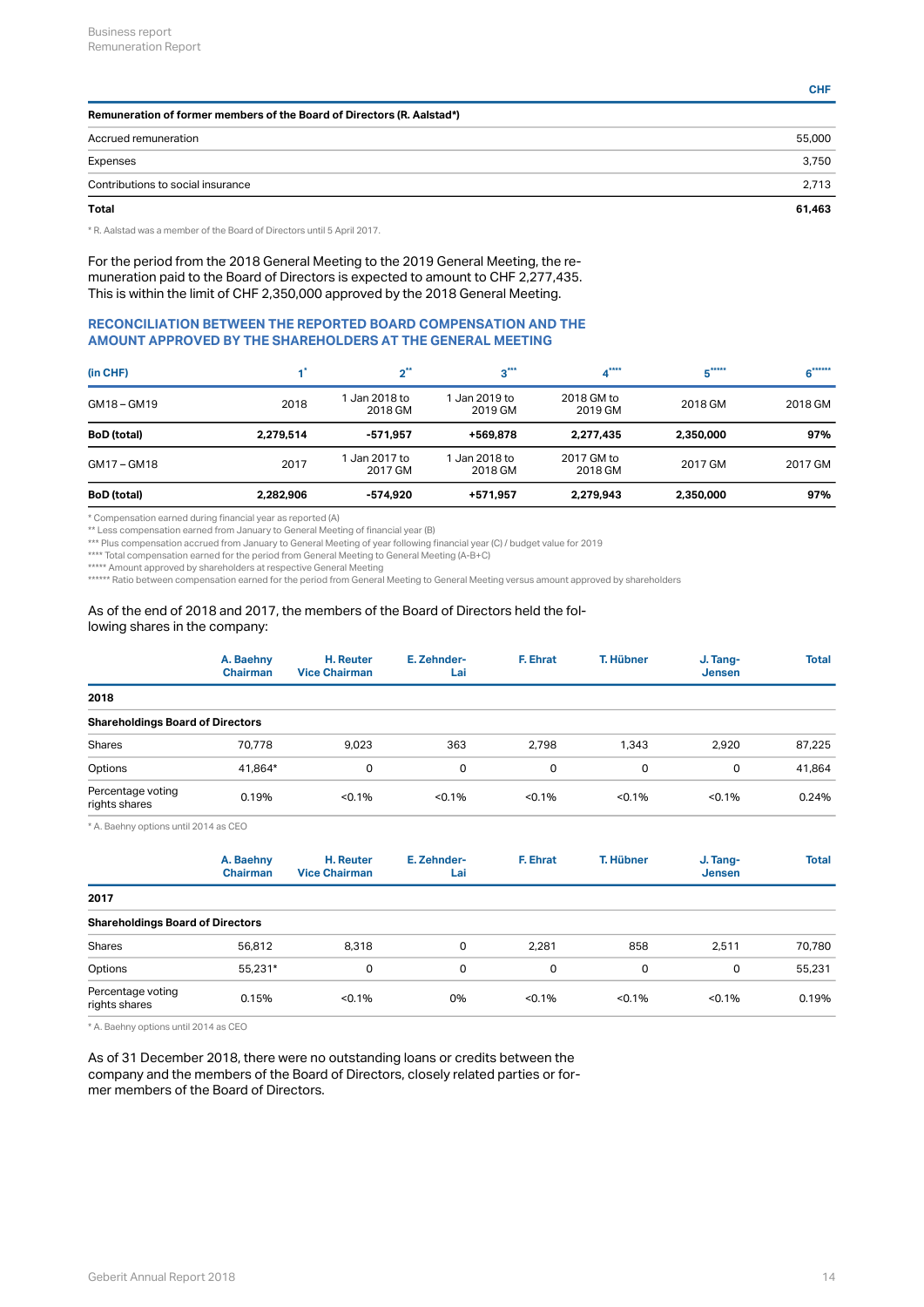## <span id="page-14-0"></span>**7. GROUP EXECUTIVE BOARD: REMUNE-RATION AND SHARE/OPTION OWNERSHIP IN 2018**

This section is audited by the external auditor.

## **7.1 PERFORMANCE IN 2018**

Consolidated sales in 2018 increased by 5.9% to CHF 3,081 million. Total growth comprised organic growth in local currencies of 3.1% and a foreign currency effect of +2.8%. As in previous years, one-off costs related to the Sanitec acquisition and integration had an impact on results, although to a significantly lower extent and for the last time in this reporting year. Operating profit (EBIT) adjusted for these effects increased by 5.4% to CHF 744 million and the adjusted EBIT margin came to 24.2%. The increased year-on-year operating results were above all attributable to higher sales volumes, price increases, positive effects of the closure of two plants in France in the previous year as well as to continuous efficiency improvements, while higher raw material prices as well as tariff-related increases in personnel expenses had a negative impact. Adjusted earnings per share improved by 4.7% to CHF 17.21. The adjusted return on invested capital (ROIC) rose to 22.6% (previous year 22.4%).

To determine the variable cash remuneration (STI) of the members of the Group Executive Board, the following Key Performance Indicators (KPI) are used: sales performance, EBIT and EPS compared with the previous year as well as ROIC. The achievement of qualitative individual targets is also taken into consideration. The degree of achievement varies by KPI, and the weighted average of all elements used to calculate the variable cash remuneration slightly exceeded the targets.

#### **7.2 REMUNERATION AWARDED IN 2018**

The remuneration of the Group Executive Board amounted to TCHF 8,727 in 2018 (previous year TCHF 9,608). The remuneration of the CEO amounted to TCHF 2,503 in 2018 (previous year TCHF 2,401). The lower total remuneration in 2018 for the Group Executive Board compared to the previous year is the result of two main factors:

- no one-off employer contributions to the company pension funds in 2018
- the lower remuneration of the new Group Executive Board member compared to his predecessor which affects the STI and LTI figures -

At the 2017 General Meeting, the shareholders approved a maximum aggregate amount of TCHF 11,300 for the remuneration of the Group Executive Board for the year 2018. The compensation paid for that period amounts to TCHF 8,727 and is therefore within the approved amount.

Further information on the remuneration awarded to the Group Executive Board for the business year 2018, compared with the maximum potential amount of remuneration, is provided with the invitation to the ordinary General Meeting 2019.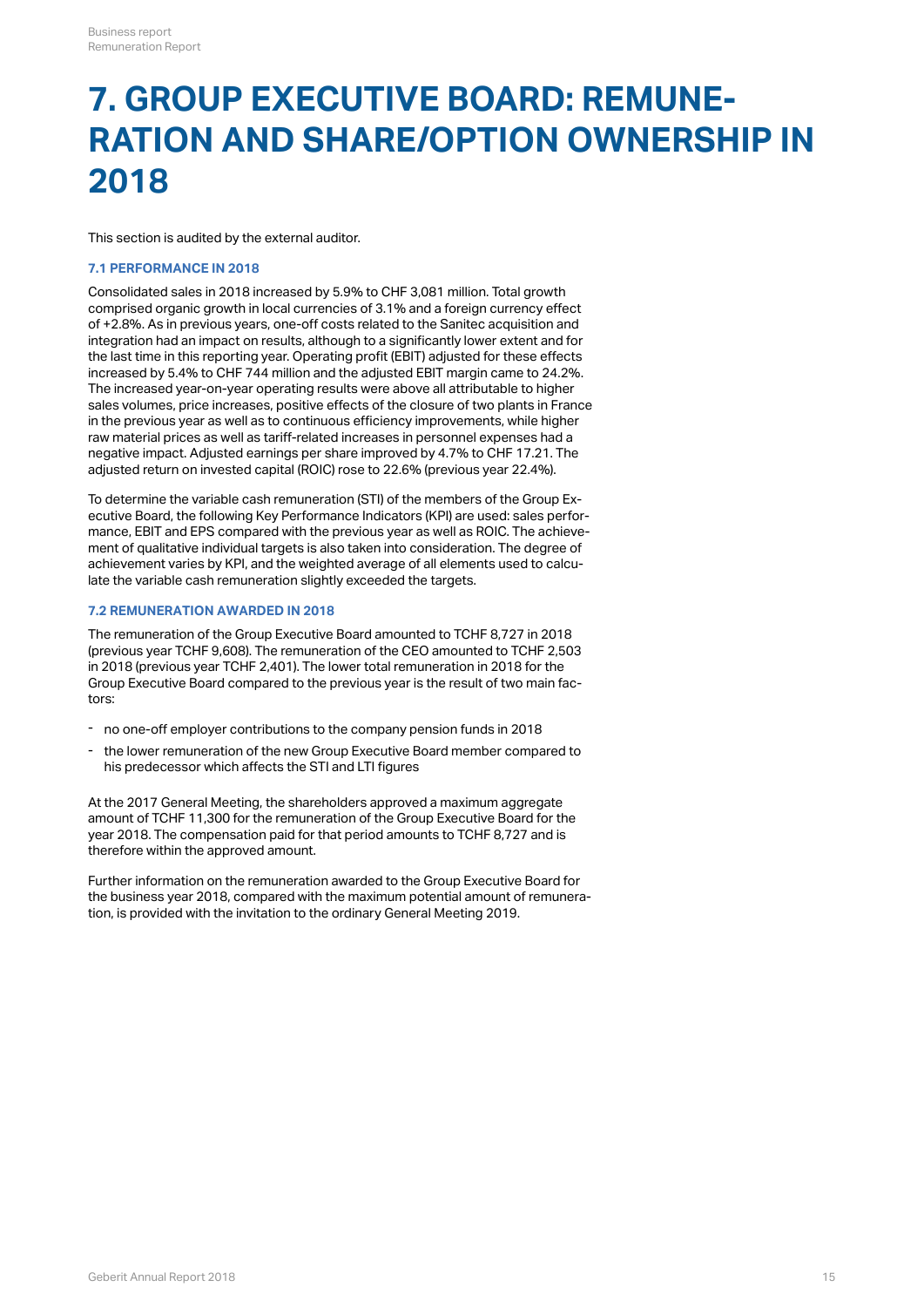### The following table shows details of remuneration for 2018 and 2017:

|                                                 |                       | 2018         |                       | 2017                   |  |  |
|-------------------------------------------------|-----------------------|--------------|-----------------------|------------------------|--|--|
|                                                 | C. Buhl<br><b>CEO</b> | <b>Total</b> | C. Buhl<br><b>CEO</b> | <b>Total</b>           |  |  |
|                                                 | <b>CHF</b>            | <b>CHF</b>   | <b>CHF</b>            | <b>CHF</b>             |  |  |
| Salary                                          |                       |              |                       |                        |  |  |
| - Fixed salary                                  | 931,801               | 3,342,650    | 861,809               | 3,449,744              |  |  |
| - Variable salary <sup>1</sup>                  | 541,350               | 1,947,550    | 516,250               | 2,013,879              |  |  |
| thereof in shares in 2018 <sup>2</sup>          |                       |              | 515,182               | 1,296,600              |  |  |
| Shares/options                                  |                       |              |                       |                        |  |  |
| - Call options MSOP 2018/2017 <sup>3</sup>      | 809,885               | 2,357,518    | 749,955               | 2,475,927              |  |  |
| - Call options MSPP 2018/2017 <sup>4</sup>      | 43,639                | 109,830      | 56,385                | 167,211                |  |  |
| Non-cash benefits                               |                       |              |                       |                        |  |  |
| - Private share of company vehicle <sup>5</sup> | 7,056                 | 46,380       | 7,056                 | 48,978                 |  |  |
| Expenditure on pensions                         |                       |              |                       |                        |  |  |
| - Pension plans and social insurance            | 166,482               | 905,247      | 206,854 <sup>6</sup>  | 1,433,489 <sup>6</sup> |  |  |
| - Contribution health/accident insurance        | 2,476                 | 18,172       | 2,497                 | 18,319                 |  |  |
| Total <sup>7</sup>                              | 2,502,689             | 8,727,347    | 2,400,806             | 9,607,547              |  |  |

 $^{\rm 1}$  The amounts to be paid (current year), and the amounts effectively paid (previous year) respectively, and are shown. The payment of the variable salary occurs in the following year. Members of the Group Executive Board are free to choose between a payment in shares or in cash.

 $^2$  Registered shares of the company with a par value of CHF 0.10 each, 3-year blocking period, valued at fair market value at grant date of CHF 432.20 (PY CHF 435.95). Call options on registered shares of the company with a par value of CHF 0.10 each, issued within the scope of the Management Share Option Programme (MSOP); 1 option entitles to purchase 1 registered share at an exercise price of CHF 432.20 (previous year CHF 435.95); definitive acquisition of the option ("vesting") dependent on various conditions, 3-5-year blocking period (3 tranches at 33%). Market value of CHF 39.29 (previous year CHF 39.87) determined using the binomial method.  $^3$  Coll options on registered abu

 $^4$  Call options on registered shares of the company with a par value of CHF 0.10 each, issued within the scope of the Management Share Participation Programme (MSPP); 1 option entitles to purchase 1 registered share at an exercise price of CHF 432.20 (previous year CHF 435.95); definitive acquisition of the option ("vesting") dependent on various conditions, 1-4-year blocking period (4 tranches at 25%), market value of CHF 36.61 (previous year CHF 34.72) determined using the binomial method.

 $^5$  Valuation in accordance with the guidelines of the Swiss Federal Tax Administration FTA (0.8% of the purchase cost per month). <sup>6</sup> Including one-off compensation in pension provision due to pension scheme modifications (reduction of pension conversion rate).

 $^7$  Immaterial payments (below CHF 500) are not included in the total. Overall, these payments do not exceed CHF 2,000 per member of the Group Executive Board.

The parameters taken into consideration in the option valuation model are set out in  $\rightarrow$  [Note 17 Participation plans of the consolidated financial statements](http://annualreport.geberit.com/reports/geberit/annual/2018/gb/English/20405017/17_-participation-plans.html).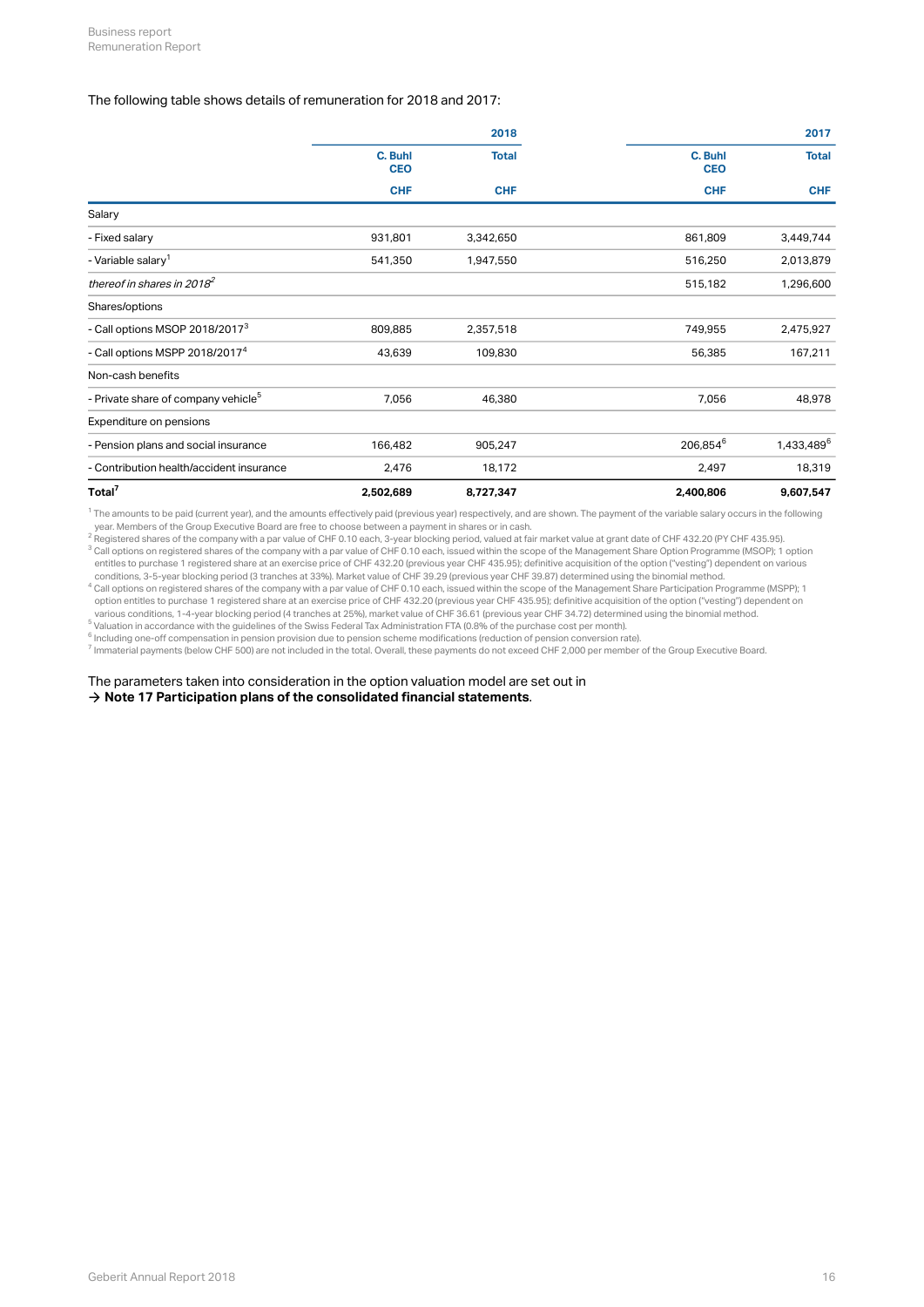## **7.3 SHAREHOLDINGS OF GROUP EXECUTIVE BOARD**

As of the end of 2018 and 2017, the Group Executive Board held the following shares in the company:

|                                                        | <b>Maturity</b> | Average C. Buhl<br>exercise<br>price in<br><b>CHF</b> | <b>CEO</b>    | <b>CFO</b>       |        | R. Iff M. Baumüller E. Renfordt-Sasse K. Spachmann R. van Triest M. Ziegler |        |        |        | <b>Total</b>   |
|--------------------------------------------------------|-----------------|-------------------------------------------------------|---------------|------------------|--------|-----------------------------------------------------------------------------|--------|--------|--------|----------------|
| 2018                                                   |                 |                                                       |               |                  |        |                                                                             |        |        |        |                |
| <b>Shareholdings Group Executive Board</b>             |                 |                                                       |               |                  |        |                                                                             |        |        |        |                |
| <b>Shares</b>                                          |                 |                                                       |               | 7,404 31,564     | 3,078  | 1,546                                                                       | 12,500 | 300    | 2,416  | 58,808         |
| Percentage voting<br>rights shares                     |                 |                                                       |               | $< 0.1\%$ < 0.1% | < 0.1% | < 0.1%                                                                      | < 0.1% | < 0.1% | < 0.1% | 0.16%          |
| Call options <sup>*</sup>                              |                 |                                                       |               |                  |        |                                                                             |        |        |        |                |
| End of vesting period:                                 |                 |                                                       |               |                  |        |                                                                             |        |        |        |                |
| Vested                                                 | 2020-2024       |                                                       | 332.00 13,219 | 8,836            | 3,706  | 6,166                                                                       | 807    | 60     | 2,857  | 35,651         |
| 2019                                                   | 2022-2026       |                                                       | 394.76 11,600 | 7,665            | 754    | 4,074                                                                       | 6,766  | 2,621  | 980    | 34,460         |
| 2020                                                   | 2023-2027       | 409.97                                                | 13,351        | 7,608            | 1,983  | 3,664                                                                       | 6,751  | 4,627  | 921    | 38,905         |
| 2021                                                   | 2024-2028       | 409.97                                                | 19,945        | 10,746           | 3,462  | 5,161                                                                       | 9,684  | 6,653  | 2,548  | 58,199         |
| 2022                                                   | 2025-2028       | 434.08                                                | 13,439        | 6,623            | 3,088  | 3,098                                                                       | 6,056  | 4,067  | 2,071  | 38,442         |
| 2023                                                   | 2028            | 432.20                                                | 6,871         | 3,266            | 1,527  | 1,594                                                                       | 3,011  | 2,036  | 1,696  | 20,001         |
| <b>Total options</b>                                   |                 |                                                       |               | 78,425 44,744    | 14,520 | 23,757                                                                      | 33,075 | 20,064 |        | 11,073 225,658 |
| Percentage potential share of<br>voting rights options |                 |                                                       |               | 0.21% 0.12%      | < 0.1% | < 0.1%                                                                      | < 0.1% | < 0.1% | < 0.1% | 0.61%          |

\* Purchase ratio 1 share for 1 option

|                                            | Maturity Average C. Buhl<br>exercise<br>price in<br><b>CHF</b> | <b>CEO</b>          | <b>CFO</b> |           | R. Iff M. Reinhard E. Renfordt-Sasse K. Spachmann R. van Triest M. Baumüller |           |           |           | <b>Total</b> |
|--------------------------------------------|----------------------------------------------------------------|---------------------|------------|-----------|------------------------------------------------------------------------------|-----------|-----------|-----------|--------------|
| 2017                                       |                                                                |                     |            |           |                                                                              |           |           |           |              |
| <b>Shareholdings Group Executive Board</b> |                                                                |                     |            |           |                                                                              |           |           |           |              |
| Shares                                     |                                                                | 6,212 32,840        |            | 2,500     | 2.452                                                                        | 12,407    | 200       | 2,850     | 59,461       |
| Percentage voting<br>rights shares         |                                                                | $< 0.1\%$ $< 0.1\%$ |            | $< 0.1\%$ | $< 0.1\%$                                                                    | $< 0.1\%$ | $< 0.1\%$ | $< 0.1\%$ | 0.16%        |

| Call options <sup>*</sup>                              |           |        |        |               |           |           |           |           |           |               |
|--------------------------------------------------------|-----------|--------|--------|---------------|-----------|-----------|-----------|-----------|-----------|---------------|
| End of vesting period:                                 |           |        |        |               |           |           |           |           |           |               |
| Vested                                                 | 2020-2023 | 306.01 | 7,474  | 9,172         | 3,783     | 4,779     | 3,236     | 10        | 2,922     | 31,376        |
| 2018                                                   | 2021-2024 | 357.20 | 5,745  | 7,091         | 7,261     | 2,631     | 6,140     | 50        | 784       | 29,702        |
| 2019                                                   | 2022-2026 | 382.28 | 11,302 | 7,484         | 7,989     | 4,074     | 6,647     | 2,596     | 697       | 40,789        |
| 2020                                                   | 2023-2027 | 398.85 | 13,053 | 7,427         | 7,895     | 3,664     | 6,632     | 4,602     | 1,926     | 45,199        |
| 2021                                                   | 2024-2027 | 398.85 | 12,776 | 7,299         | 7,770     | 3,567     | 6,554     | 4,592     | 1,878     | 44,436        |
| 2022                                                   | 2027      | 435.95 | 6,270  | 3,176         | 3,314     | 1,504     | 2,926     | 2,006     | 1,504     | 20,700        |
| <b>Total options</b>                                   |           |        |        | 56,620 41,649 | 38,012    | 20,219    | 32,135    | 13,856    |           | 9,711 212,202 |
| Percentage potential share of<br>voting rights options |           |        | 0.15%  | 0.11%         | $< 0.1\%$ | $< 0.1\%$ | $< 0.1\%$ | $< 0.1\%$ | $< 0.1\%$ | 0.57%         |

\* Purchase ratio 1 share for 1 option

As of 31 December 2018, there were no outstanding loans or credits between the company and the members of the Group Executive Board, closely related parties or former members of the Group Executive Board.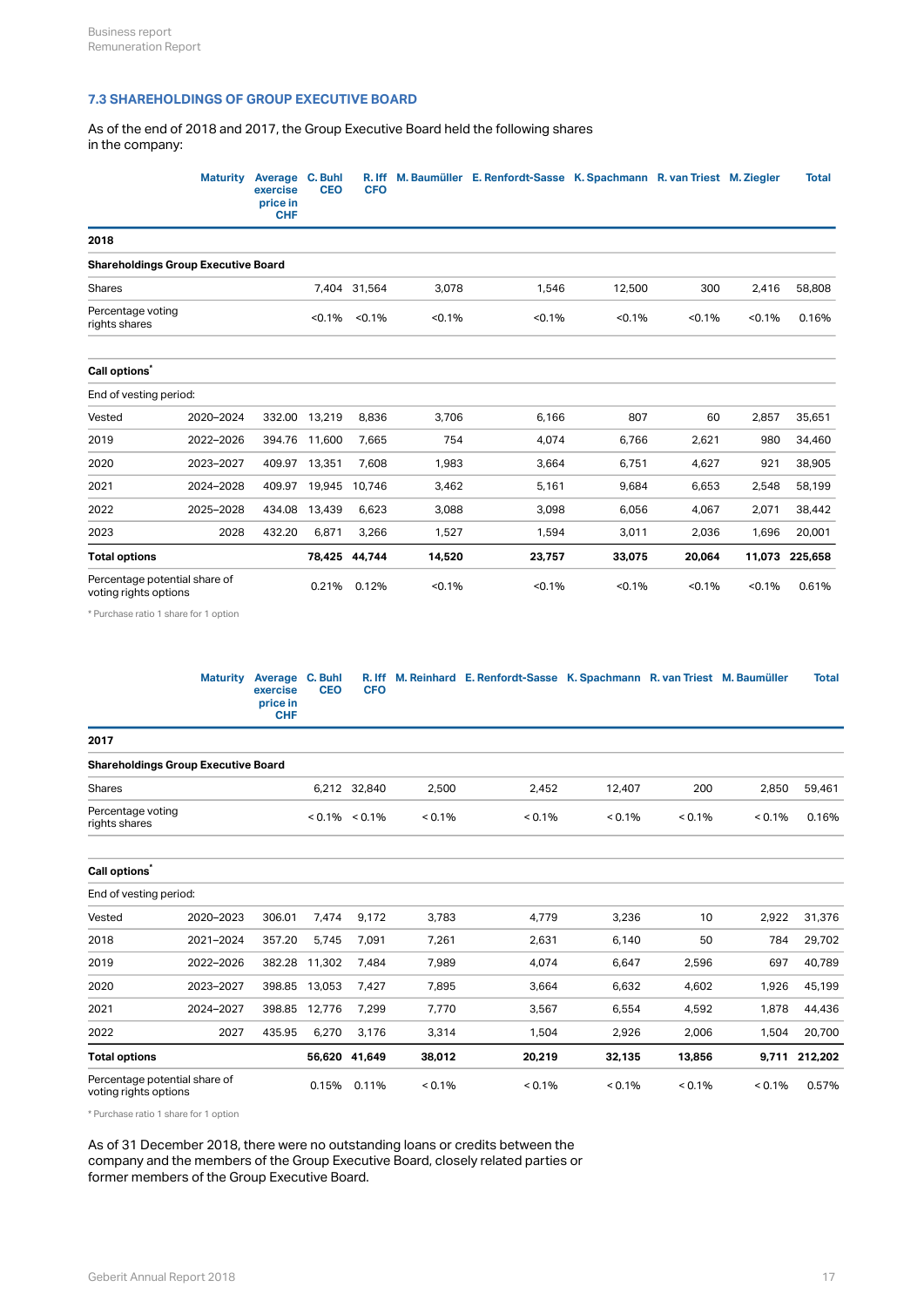# **8. SUMMARY OF SHARE AND OPTION PLANS 2018**

This section has been audited by the external auditor as part of the Financial Notes to the Consolidated Statements of the Geberit Group.

In 2018, employees, management and the members of the Board of Directors participated in three different share plans. The plans are described for the management and the Board of Directors in this Remuneration Report and for the employees in  $\rightarrow$  **[Note 17](http://annualreport.geberit.com/reports/geberit/annual/2018/gb/English/20405017/17_-participation-plans.html)** of the consolidated financial statements (participation plans). Under the three different **share plans**, a total of the following numbers of shares were allocated.

|                                            | <b>End of</b><br>blocking<br>period | Number of<br>participants | Number of<br>shares<br>issued | <b>Issuing</b><br>price<br><b>CHF</b> |
|--------------------------------------------|-------------------------------------|---------------------------|-------------------------------|---------------------------------------|
| Employee share purchase plan 2018 (ESPP)   | 2020                                | 2.518                     | 18,327                        | 280.95                                |
| Management share purchase plan 2018 (MSPP) | 2021                                | 101                       | 9.448                         | 432.20                                |
| Directors programme 2018                   | 2022                                |                           | 3.199                         | 432.20                                |
|                                            |                                     |                           |                               |                                       |

**Total 30,974**

The 30,974 shares required for these plans were taken from the stock of treasury shares.

In 2018, Geberit management participated in two different **option plans** (MSPP and MSOP). The plans are described in this Remuneration Report. Under the two different option plans, a total of the following numbers of options were allocated.

|                                               | <b>End of vesting</b><br>period | <b>Maturity</b> | Number of<br>participants | Number of<br>options allocated | <b>Exercise price</b><br><b>CHF</b> |
|-----------------------------------------------|---------------------------------|-----------------|---------------------------|--------------------------------|-------------------------------------|
| Management share purchase plan<br>2018 (MSPP) | 2019-2022                       | 2025            | 101                       | 9.448                          | 432.20                              |
| Option plan 2018 (MSOP)                       | 2021-2023                       | 2028            | 90                        | 107.331                        | 432.20                              |
| <b>Total</b>                                  |                                 |                 |                           | 116,779                        |                                     |

The fair value of the options granted in 2018 amounted to CHF 36.61 (MSPP) and CHF 39.29 (MSOP) at the respective grant date. The fair value was determined using the binomial model for "American Style Call Options".

The calculation model was based on the following parameters:

|                                               | <b>Exercise</b><br>price* | <b>Expected</b><br>Ø volatility | <b>Expected Ø</b><br>dividend yield | <b>Contractual</b><br>period | Risk free Ø<br>interest rate |
|-----------------------------------------------|---------------------------|---------------------------------|-------------------------------------|------------------------------|------------------------------|
|                                               | <b>CHF</b>                | %                               | %                                   | <b>Years</b>                 | %                            |
| Management share purchase plan<br>2018 (MSPP) | 432.20                    | 16.88                           | 2.39                                |                              | $-0.09$                      |
| Option plan 2018 (MSOP)                       | 432.20                    | 16.14                           | 2.39                                | 10                           | 0.16                         |

\* The exercise price corresponds to the average price of Geberit shares for the period from 6.-19.3.2018.

Costs resulting from share participation plans amounted to CHF 3.0 million in 2018 (previous year CHF 4.3 million); those for option plans totalled CHF 3.8 million (previous year CHF 3.2 million).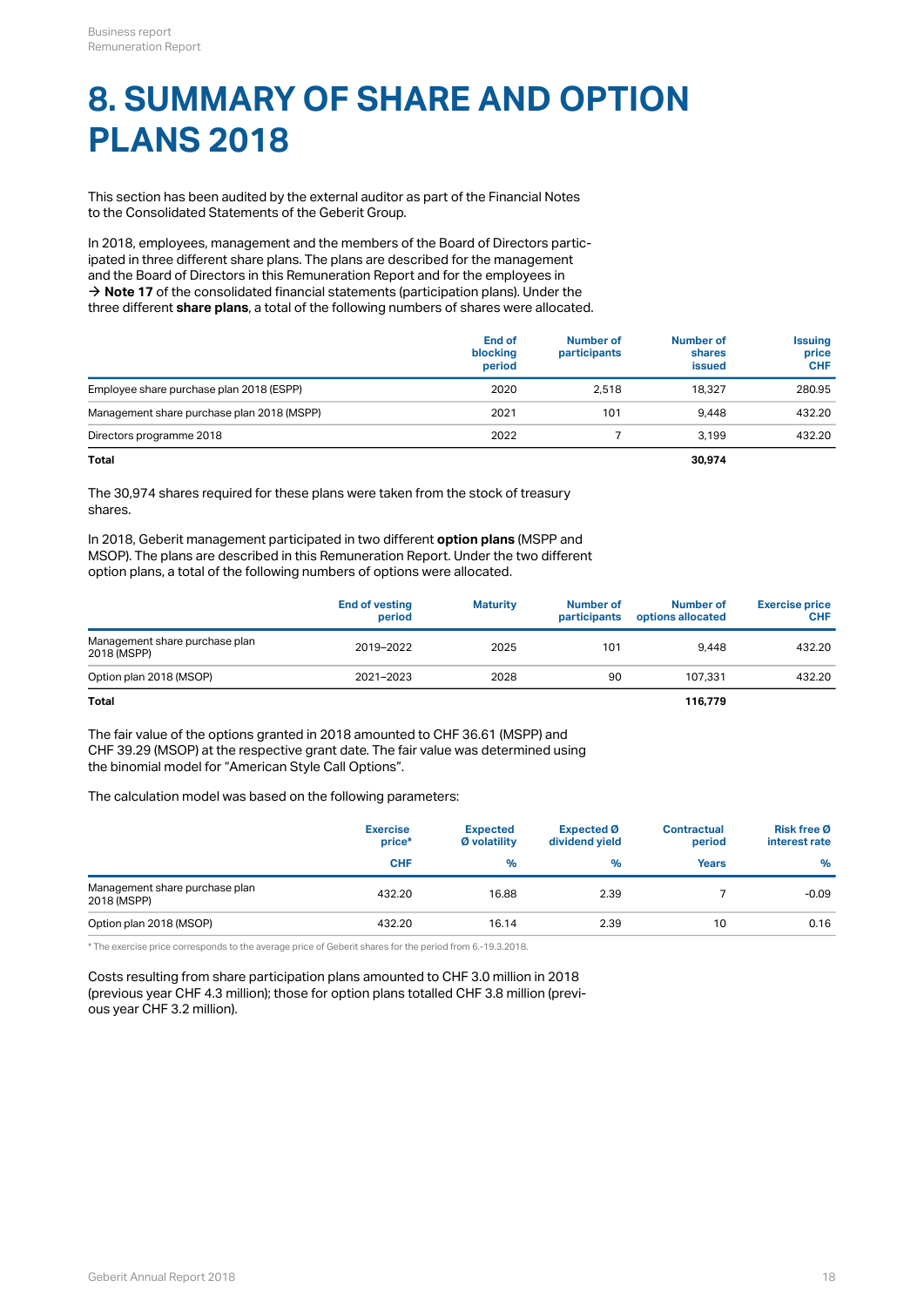## **9. SUMMARY OF SHARES AND OPTIONS HELD BY EMPLOYEES AND MANAGEMENT AS OF 31 DECEMBER 2018**

This section has been audited by the external auditor as part of the Financial Notes to the Consolidated Statements of the Geberit Group.

Geberit is committed to a vigilant management of equity dilution. As of 31 December 2018, the Board of Directors, the Group Executive Board and the employees owned a combined total of 386,381 (previous year 362,011) shares, i.e. 1.0% (previous year 1.0%), of the share capital of Geberit AG.

The following table summarises all option plans in place as of 31 December 2018:

| <b>End of vesting period</b> | <b>Maturity</b> | <b>Number of</b><br>options<br>outstanding | Ø exercise price<br><b>CHF</b> | <b>Number of</b><br>options in the<br>money | Ø exercise price<br><b>CHF</b> |
|------------------------------|-----------------|--------------------------------------------|--------------------------------|---------------------------------------------|--------------------------------|
| Vested                       | 2020-2024       | 146.974                                    | 296.63                         | 143,635                                     | 293.39                         |
| 2019                         | 2022-2026       | 68,248                                     | 363.69                         | 62,430                                      | 357.09                         |
| 2020                         | 2023-2027       | 77.238                                     | 398.78                         | 38,575                                      | 361.75                         |
| 2021                         | 2024-2028       | 109,865                                    | 410.33                         | 36,027                                      | 361.75                         |
| 2022                         | 2025-2028       | 70.175                                     | 433.93                         | 0                                           | 433.93                         |
| 2023                         | 2028            | 35,444                                     | 432.20                         | 0                                           | 432.20                         |
| <b>Total</b>                 |                 | 507.944                                    | 374.19                         | 280,667                                     | 325.73                         |

The following movements took place in 2018 and 2017:

|                               | <b>MSOP</b>                 |                            | <b>MSPP</b>          |                     |                      | <b>Total 2018</b>          |                      | <b>Total 2017</b>          |  |
|-------------------------------|-----------------------------|----------------------------|----------------------|---------------------|----------------------|----------------------------|----------------------|----------------------------|--|
|                               | <b>Number of</b><br>options | <b>Ø</b> exercise<br>price | Number of<br>options | Ø exercise<br>price | Number of<br>options | <b>Ø</b> exercise<br>price | Number of<br>options | <b>Ø</b> exercise<br>price |  |
|                               |                             | <b>CHF</b>                 |                      | <b>CHF</b>          |                      | <b>CHF</b>                 |                      | <b>CHF</b>                 |  |
| Outstanding<br>1 January      | 426,857                     | 351.34                     | 46,518               | 353.09              | 473,375              | 351.52                     | 402,715              | 313.91                     |  |
| Granted<br>options            | 107,331                     | 432.20                     | 9,448                | 432.20              | 116,779              | 432.20                     | 123,794              | 435.95                     |  |
| Forfeited<br>options          | 24,736                      | 399.08                     | 654                  | 369.40              | 25,390               | 398.31                     | 1,987                | 359.97                     |  |
| Expired<br>options            | 0                           | $\mathbf 0$                | 0                    | $\mathsf 0$         | 0                    | 0                          | 0                    | $\mathbf 0$                |  |
| Exercised<br>options          | 47,571                      | 294.86                     | 9,249                | 285.72              | 56,820               | 293.37                     | 51,147               | 259.38                     |  |
| Outstanding<br>31 December    | 461,881                     | 373.39                     | 46,063               | 382.21              | 507,944              | 374.19                     | 473,375              | 351.52                     |  |
| Exercisable at<br>31 December | 124,875                     | 289.04                     | 19,020               | 322.38              | 143,895              | 293.39                     | 130,426              | 282.31                     |  |

The options outstanding at 31 December 2018 had an exercise price of between CHF 231.20 and CHF 435.95 and an average remaining contractual life of 5.5 years.